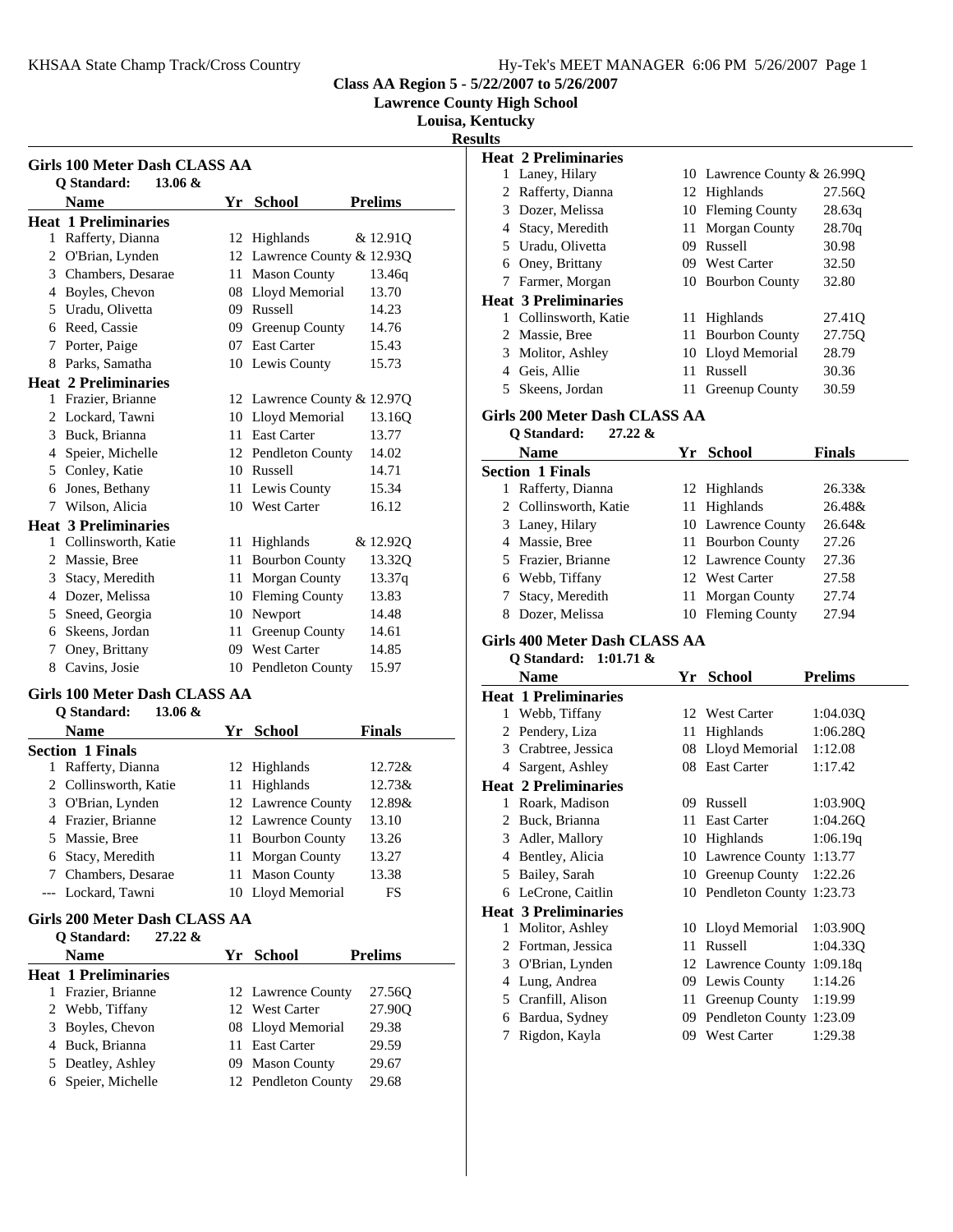|  | Hy-Tek's MEET MANAGER 6:06 PM 5/26/2007 Page 2 |  |  |
|--|------------------------------------------------|--|--|
|  |                                                |  |  |

**Lawrence County High School**

**Louisa, Kentucky**

**Results**

| Girls 400 Meter Dash CLASS AA<br>O Standard: $1:01.71 \&$ |     |                   |               |
|-----------------------------------------------------------|-----|-------------------|---------------|
| <b>Name</b>                                               |     | Yr School         | <b>Finals</b> |
| <b>Section 1 Finals</b>                                   |     |                   |               |
| Roark, Madison<br>1                                       | 09. | Russell           | 1:01.83       |
| 2 Molitor, Ashley                                         |     | 10 Lloyd Memorial | 1:02.27       |
| 3 Fortman, Jessica                                        |     | 11 Russell        | 1:02.45       |
| 4 Webb, Tiffany                                           |     | 12 West Carter    | 1:02.54       |
| 5 Buck, Brianna                                           |     | 11 East Carter    | 1:03.18       |
| 6 Pendery, Liza                                           |     | 11 Highlands      | 1:03.41       |
| Adler, Mallory                                            | 10  | Highlands         | 1:05.03       |

#### **Girls 800 Meter Run CLASS AA Q Standard: 2:27.28 &**

|                  | $\sigma$ Standard: 4:41.40 $\alpha$ |     |                       |               |
|------------------|-------------------------------------|-----|-----------------------|---------------|
|                  | <b>Name</b>                         | Yr  | <b>School</b>         | <b>Finals</b> |
| <b>Section 1</b> |                                     |     |                       |               |
| 1                | Mueller, Kelsa                      |     | 12 Highlands          | 2:29.22       |
|                  | 2 Conley, Rachel                    | 10  | Russell               | 2:33.77       |
| 3                | Hills, Stephanie                    |     | 12 Highlands          | 2:34.28       |
| 4                | Bard, Traci                         | 09. | Lloyd Memorial        | 2:35.30       |
| 5                | Leon, Maria                         |     | 08 Lloyd Memorial     | 2:42.11       |
| 6                | Webb, Erika                         |     | 12 West Carter        | 2:51.89       |
| 7                | McDonough, Anna                     |     | 10 Pendleton County   | 2:54.23       |
| 8                | Fortman, Ashley                     | 10  | Russell               | 2:55.21       |
| 9                | Cranfill, Alison                    | 11. | Greenup County        | 3:01.31       |
| 9                | Chambless, Amanda                   | 09  | <b>East Carter</b>    | 3:01.31       |
| 11               | Slone, Jetta                        | 09. | West Carter           | 3:19.05       |
| 12               | Bailey, Sarah                       | 10  | Greenup County        | 3:19.13       |
| 13               | Nguyen, Anh                         |     | 12 Lawrence County    | 3:21.60       |
| 14               | Grimm, Ashley                       | 10  | <b>Fleming County</b> | 3:34.45       |

# **Girls 1600 Meter Run CLASS AA**

#### **Q Standard: 5:31.39 &**

|           | <b>Name</b>       | Yr  | School                   | <b>Finals</b> |  |
|-----------|-------------------|-----|--------------------------|---------------|--|
| Section 1 |                   |     |                          |               |  |
| 1         | McCain, Kelsey    | 09. | Pendleton County 5:39.40 |               |  |
| 2         | Siefert, Courtney | 09. | Lloyd Memorial           | 5:39.71       |  |
| 3         | Hinkel, Gretchen  | 10  | Highlands                | 5:49.47       |  |
| 4         | Mueller, Kelsa    | 12  | Highlands                | 5:52.20       |  |
| 5         | Miller, Jennifer  | 08  | Russell                  | 5:56.78       |  |
| 6         | Ison, Sarah       |     | 12 Russell               | 6:35.31       |  |
| 7         | McDonough, Anna   |     | 10 Pendleton County      | 6:44.61       |  |
| 8         | Chambless, Amanda | 09. | <b>East Carter</b>       | 6:53.91       |  |
| 9         | Cranfill, Alison  | 11. | <b>Greenup County</b>    | 7:26.28       |  |
| 10        | McKenzie, Krystal | 12  | <b>Morgan County</b>     | 7:39.42       |  |
| 11        | Bays, Karlie      | 09. | <b>West Carter</b>       | 7:41.18       |  |
| 12        | Wilson, Alicia    | 10  | West Carter              | 8:06.40       |  |
|           | Overpeck, Elisha  | 09  | Lloyd Memorial           | DO            |  |
|           |                   |     |                          |               |  |

# **Girls 3200 Meter Run CLASS AA**

## **Q Standard: 12:22.81 &**

| <b>Name</b>         | Yr School                  | <b>Finals</b> |  |
|---------------------|----------------------------|---------------|--|
| <b>Section 1</b>    |                            |               |  |
| 1 Siefert, Courtney | 09 Lloyd Memorial 12:40.14 |               |  |

| ᅛ |                     |                             |          |
|---|---------------------|-----------------------------|----------|
|   | 2 McCain, Kelsey    | 09 Pendleton County12:46.26 |          |
|   | 3 Sapsford, Jenna   | 08 Highlands                | 12:53.03 |
|   | 4 Ashcraft, Mandy   | 12 Lloyd Memorial 13:07.80  |          |
|   | 5 Miller, Jennifer  | 08 Russell                  | 13:57.24 |
|   | 6 Thomason, Rachel  | 12 Highlands                | 14:23.03 |
|   | 7 Ison, Sarah       | 12 Russell                  | 15:57.36 |
|   | 8 McKenzie, Krystal | 12 Morgan County            | 16:29.34 |
|   | 9 Bays, Karlie      | 09 West Carter              | 17:01.37 |
|   | 10 Simpson, Shaina  | 11 Greenup County 18:53.89  |          |

# **Girls 100 Meter Hurdles CLASS AA**

|    | 16.96 &<br>Q Standard:      |     |                            |                    |
|----|-----------------------------|-----|----------------------------|--------------------|
|    | Name                        |     | Yr School                  | <b>Prelims</b>     |
|    | <b>Heat 1 Preliminaries</b> |     |                            |                    |
| L  | Nocero, Donnell             |     | 10 Lloyd Memorial & 16.91Q |                    |
| 2  | Rice, Lauren                | 11  | <b>Highlands</b>           | 17.49Q             |
| 3  | Carpenter, Iretta           | 08  | <b>Mason County</b>        | 18.80q             |
| 4  | Hill, Chelsey               |     | 10 Pendleton County        | 20.12              |
| 5. | Tackett, Brittany           |     | 09 West Carter             | 21.45              |
|    | <b>Heat 2 Preliminaries</b> |     |                            |                    |
| 1  | Hoback, Nikki               |     | 12 Russell                 | 18.21Q             |
| 2  | Deatley, Ashley             | 09. | <b>Mason County</b>        | 19.49 <sub>O</sub> |
| 3  | Antee, Kendall              |     | 10 Bourbon County          | 19.85              |
| 4  | Wilson, Brittnie            |     | 11 East Carter             | 21.70              |
|    | <b>Heat 3 Preliminaries</b> |     |                            |                    |
| 1  | Okoro, Chika                | 10  | Russell                    | & 16.410           |
| 2  | Dawson, Lauren              | 08  | <b>Bourbon County</b>      | 17.94Q             |
| 3  | Eagle, Leslie               | 10  | <b>Morgan County</b>       | 18.70q             |
| 4  | Porter, Paige               | OZ. | East Carter                | 21.79              |

# **Girls 100 Meter Hurdles CLASS AA**

## **Q Standard: 16.96 &**

| <b>Name</b>             | Yr. | School            | <b>Finals</b> |
|-------------------------|-----|-------------------|---------------|
| <b>Section 1 Finals</b> |     |                   |               |
| Okoro, Chika            |     | 10 Russell        | 16.29&        |
| 2 Newman, Stephanie     |     | 11 Highlands      | 16.69&        |
| 3 Nocero, Donnell       |     | 10 Lloyd Memorial | $16.87\&$     |
| 4 Rice, Lauren          |     | 11 Highlands      | 17.12         |
| 5 Dawson, Lauren        |     | 08 Bourbon County | 17.61         |
| 6 Wood, Alexa           |     | 11 Lloyd Memorial | 17.64         |
| 7 Hoback, Nikki         |     | 12 Russell        | 17.81         |
| Eagle, Leslie           |     | 10 Morgan County  | 18.04         |

# **Girls 300 Meter Hurdles CLASS AA**

|   | 49.49 $\&$<br>O Standard:   |                     |                |
|---|-----------------------------|---------------------|----------------|
|   | <b>Name</b>                 | Yr School           | <b>Prelims</b> |
|   | <b>Heat 1 Preliminaries</b> |                     |                |
| L | Wood, Alexa                 | 11 Lloyd Memorial   | 52.00Q         |
|   | 2 Wease, Mary               | 10 West Carter      | 53.490         |
|   | 3 Carpenter, Iretta         | 08 Mason County     | 54.82q         |
|   | 4 Larison, Christina        | 12 Pendleton County | 59.16          |
|   | 5 Bentley, Grace            | 10 Lewis County     | 1:07.89        |
|   | <b>Heat 2 Preliminaries</b> |                     |                |
|   | Newman, Stephanie           | Highlands           | 50.47O         |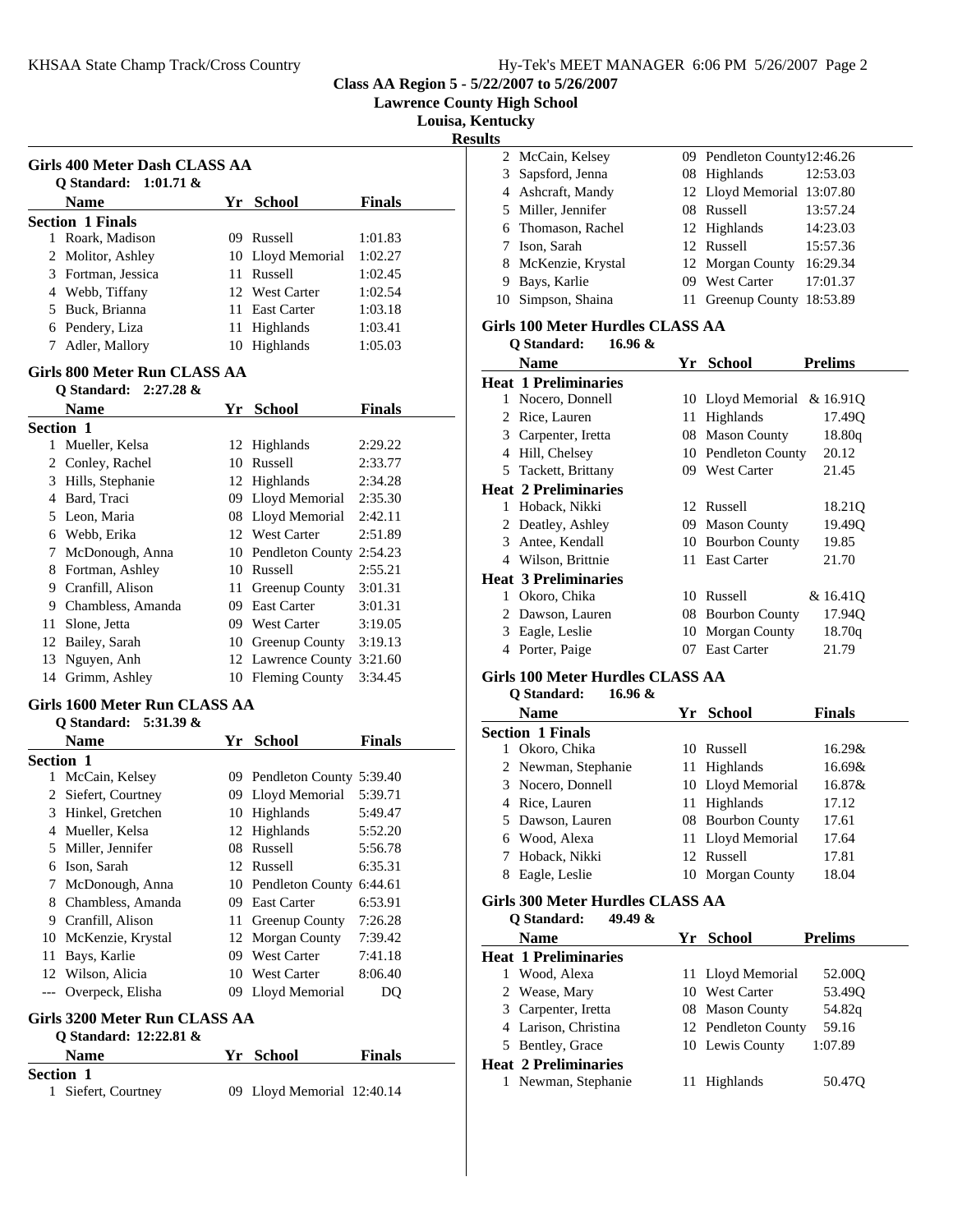**Lawrence County High School**

**Louisa, Kentucky**

**Results**

|    | Heat 2 Preliminaries        |    | (Girls 300 Meter Hurdles CLASS AA) |                |
|----|-----------------------------|----|------------------------------------|----------------|
|    | <b>Name</b>                 |    | Yr School                          | <b>Prelims</b> |
|    | 2 Nocero, Donnell           |    | 10 Lloyd Memorial                  | 50.660         |
| 3  | Hoback, Nikki               |    | 12 Russell                         | 52.72q         |
| 4  | Hill, Chelsey               |    | 10 Pendleton County                | 56.69          |
| 5. | White, Kat                  |    | 10 East Carter                     | 56.91          |
|    | <b>Heat 3 Preliminaries</b> |    |                                    |                |
|    | Okoro, Chika                | 10 | Russell                            | &49.410        |
| 2  | Rice, Lauren                | 11 | Highlands                          | 51.090         |
| 3  | Antee, Kendall              | 10 | <b>Bourbon County</b>              | 56.54          |
| 4  | Reed, Cassie                | 09 | Greenup County                     | 57.57          |
| 5. | Gulley, Ashley              |    | 11 Fleming County                  | 57.79          |
| 6  | Loving, Alexi               | 08 | <b>Mason County</b>                | 59.74          |

### **Girls 300 Meter Hurdles CLASS AA**

| 49.49 &<br>O Standard:  |    |                    |               |
|-------------------------|----|--------------------|---------------|
| <b>Name</b>             |    | Yr School          | <b>Finals</b> |
| <b>Section 1 Finals</b> |    |                    |               |
| Okoro, Chika            |    | 10 Russell         | 47.36&        |
| 2 Newman, Stephanie     |    | 11 Highlands       | 49.26&        |
| 3 Wood, Alexa           |    | 11 Lloyd Memorial  | 50.25         |
| 4 Nocero, Donnell       |    | 10 Lloyd Memorial  | 50.65         |
| 5 Rice, Lauren          |    | 11 Highlands       | 50.89         |
| 6 Hoback, Nikki         |    | 12 Russell         | 51.56         |
| Carpenter, Iretta       |    | 08 Mason County    | 53.90         |
| Wease, Mary<br>8        | 10 | <b>West Carter</b> | 54.62         |

#### **Girls 4x100 Meter Relay CLASS AA**

|   | Q Standard:<br>$52.75 \&$ |                         |                |
|---|---------------------------|-------------------------|----------------|
|   | Team                      | <b>Relay</b>            | <b>Prelims</b> |
|   | Heat 1 Preliminaries      |                         |                |
|   | 1 Lawrence County         |                         | 53.02Q         |
|   | 1) Frazier, Brianne 12    | 2) Laney, Hilary 10     |                |
|   | 3) Kelly, Jenna 10        | 4) O'Brian, Lynden 12   |                |
|   | 5) Bentley, Alicia 10     | 6) Bentley, Becky 07    |                |
|   | 2 Lloyd Memorial          |                         | 53.85Q         |
|   | 1) Lockard, Tawni 10      | 2) Wood, Alexa 11       |                |
|   | 3) Grant, Samantha 12     | 4) Hughes, Sarah 10     |                |
|   | 5) Boyles, Chevon 08      | 6) Nocero, Donnell 10   |                |
|   | 7) Molitor, Ashley 10     | 8) Wood, Carly 07       |                |
|   | 3 West Carter             |                         | 53.90Q         |
|   | 1) Webb, Tiffany 12       | 2) Webb, Erika 12       |                |
|   | 3) Wease, Mary 10         | 4) Walker, Clerrinda 12 |                |
|   | 5) Oney, Brittany 09      | 6) Madden, Vicki 11     |                |
|   | 7) Tackett, Brittany 09   | 8) Wilson, Alicia 10    |                |
| 4 | <b>Bourbon County</b>     |                         | 54.50g         |
|   | 1) Hunt, Tosha 09         | 2) Dawson, Lauren 08    |                |
|   | 3) Acuff, Alisha 10       | 4) Massie, Bree 11      |                |
|   | 5) Farmer, Morgan 10      | 6) Antee, Kendall 10    |                |
| 5 | Newport                   |                         | 59.22          |
|   | 1) Sneed, Georgia 10      | 2) Lynch, Courtney 11   |                |
|   | 3) Feldhaus, Tierra 09    | 4) Bartel, Katie 09     |                |
|   |                           |                         |                |

|   | 6 Greenup County            | 1:01.18                  |
|---|-----------------------------|--------------------------|
|   | 1) Gullett, Kathryn 09      | 2) Mullholland, Kara 11  |
|   | 3) Reed, Cassie 09          | 4) Skeens, Jordan 11     |
|   | 5) Loan, Kimmie 09          | 6) Dunaway, Sarah 11     |
|   | 7) Mantz, Madison 08        | 8) Evans, Lauren 08      |
|   | <b>Heat 2 Preliminaries</b> |                          |
| 1 | Highlands                   | & 51.91Q                 |
|   | 1) Collinsworth, Katie 11   | 2) Newman, Stephanie 11  |
|   | 3) Pendery, Liza 11         | 4) Rafferty, Dianna 12   |
|   | 5) Hoefker, Megan 11        | 6) Goetz, Anna 10        |
|   | 7) Geiman, Liz 10           | 8) Claypool, Brittany 11 |
| 2 | Russell                     | & 52.50Q                 |
|   | 1) Okoro, Chika 10          | 2) Okoro, Chinwe 12      |
|   | 3) Okoro, Uzo 07            | 4) Geis, Allie 11        |
|   | 5) Fortman, Jessica 11      | 6) Fortman, Ashley 10    |
|   | 7) Roark, Madison 09        | 8) Hoback, Nikki 12      |
| 3 | Morgan County               | 54.890                   |
|   | 1) Downey, Jennifer 12      | 2) Eagle, Leslie 10      |
|   | 3) Kelly, Kayla 11          | 4) Stacy, Meredith 11    |
|   | 4 Mason County              | 55.73q                   |
|   | 1) Chambers, Desarae 11     | 2) Deatley, Ashley 09    |
|   | 3) Menke, Keller 09         | 4) Wallingford, Beryl 12 |
|   | 5) Smith, Katelyn 07        | 6) Levay, Elizabeth 11   |
|   | 7) Litzinger, Kasey 11      | 8) Carpenter, Iretta 08  |
|   | 5 Pendleton County          | 58.38                    |
|   | 1) Larison, Christina 12    | 2) Hill, Chelsey 10      |
|   | 3) Hutchinson, Nichole 12   | 4) Speier, Michelle 12   |
|   | 5) Barnes, Alexandria 10    | 6) Cavins, Josie 10      |
|   | 6 East Carter               | 1:00.83                  |
|   | 1) Cox, Kelly 10            | 2) Wilson, Brittnie 11   |
|   | 3) Flaugher, Megan 12       | 4) Porter, Paige 07      |
|   | 5) White, Kat 10            |                          |

# **Girls 4x100 Meter Relay CLASS AA**

**Q Standard: 52.75 &**

| <b>Team</b>               | Relay                    | <b>Finals</b>           |
|---------------------------|--------------------------|-------------------------|
| <b>Section 1 Finals</b>   |                          |                         |
| Highlands<br>1            |                          | 51.34&                  |
| 1) Collinsworth, Katie 11 |                          | 2) Newman, Stephanie 11 |
| 3) Pendery, Liza 11       | 4) Rafferty, Dianna 12   |                         |
| 5) Hoefker, Megan 11      | 6) Goetz, Anna 10        |                         |
| 7) Geiman, Liz 10         | 8) Claypool, Brittany 11 |                         |
| 2 Lawrence County         |                          | 51.51&                  |
| 1) Frazier, Brianne 12    | 2) Laney, Hilary 10      |                         |
| 3) Kelly, Jenna 10        | 4) O'Brian, Lynden 12    |                         |
| 5) Bentley, Alicia 10     | 6) Bentley, Becky 07     |                         |
| Russell<br>3              |                          | 52.05&                  |
| 1) Okoro, Chika 10        | 2) Okoro, Chinwe 12      |                         |
| 3) Okoro, Uzo 07          | 4) Geis, Allie 11        |                         |
| 5) Fortman, Jessica 11    | 6) Fortman, Ashley 10    |                         |
| 7) Roark, Madison 09      | 8) Hoback, Nikki 12      |                         |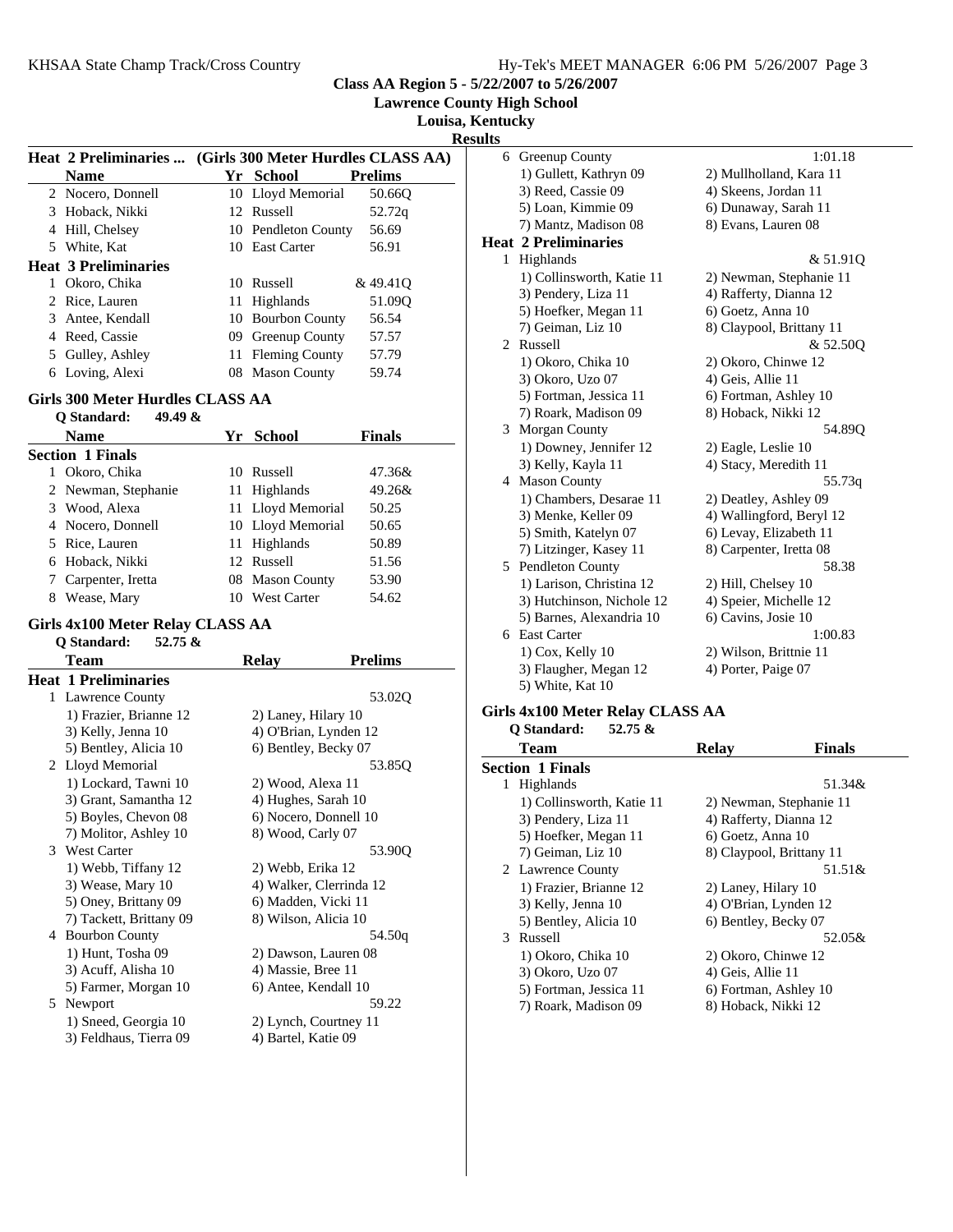**Lawrence County High School**

**Louisa, Kentucky**

**Results**

### **Section 1 Finals ... (Girls 4x100 Meter Relay CLASS AA)** Team Relay Finals 4 52.42& Lloyd Memorial 1) Lockard, Tawni 10 2) Wood, Alexa 11 3) Grant, Samantha 12 4) Hughes, Sarah 10 5) Boyles, Chevon 08 6) Nocero, Donnell 10 7) Molitor, Ashley 10 8) Wood, Carly 07 5 53.98 Bourbon County 1) Hunt, Tosha 09 2) Dawson, Lauren 08 3) Acuff, Alisha 10 4) Massie, Bree 11 5) Farmer, Morgan 10 6) Antee, Kendall 10 6 54.60 Mason County 1) Wallingford, Beryl 12 2) Menke, Keller 09 3) Deatley, Ashley 09 4) Chambers, Desarae 11 5) Smith, Katelyn 07 6) Levay, Elizabeth 11 7) Litzinger, Kasey 11 8) Carpenter, Iretta 08 7 55.28 Morgan County 1) Kelly, Kayla 11 2) Downey, Jennifer 12 3) Eagle, Leslie 10 4) Stacy, Meredith 11 8 56.04 West Carter 1) Webb, Tiffany 12 2) Webb, Erika 12 3) Wease, Mary 10 4) Madden, Vicki 11 5) Oney, Brittany 09 6) Walker, Clerrinda 12 7) Tackett, Brittany 09 8) Wilson, Alicia 10 **Girls 4x200 Meter Relay CLASS AA Q Standard: 1:51.38 &** Team Relay **Prelims Heat 1 Preliminaries** 1 & 1:47.71Q Lawrence County 1) Frazier, Brianne 12 2) Laney, Hilary 10 3) Kelly, Jenna 10 4) O'Brian, Lynden 12 5) Bentley, Alicia 10 6) Bentley, Becky 07 2 1:52.53Q Lloyd Memorial 1) Linneman, Jennifer 12 2) Wood, Alexa 11 3) Molitor, Ashley 10 4) Hughes, Sarah 10 5) Boyles, Chevon 08 6) Lockard, Tawni 10 7) Nocero, Donnell 10 8) Wood, Carly 07 3 1:57.67Q Bourbon County 1) Hunt, Tosha 09 2) Farmer, Morgan 10 3) Acuff, Alisha 10 4) Massie, Bree 11 5) Antee, Kendall 10 6) Dawson, Lauren 08 4 2:02.88q Newport 1) Sneed, Georgia 10 2) Lynch, Courtney 11 3) Feldhaus, Tierra 09 4) Bartel, Katie 09 5 2:07.22q East Carter 1) Cox, Kelly 10 2) Wilson, Brittnie 11 3) Flaugher, Megan 12 4) Lewis, Jasmin 10 5) White, Kat 10 6) Porter, Paige 07 **Heat 2 Preliminaries** 1 Highlands & 1:48.41Q 1) Collinsworth, Katie 11 2) Newman, Stephanie 11 3) Pendery, Liza 11 4) Rafferty, Dianna 12 5) Hoefker, Megan 11 6) Goetz, Anna 10 7) Claypool, Brittany 11 8) Geiman, Liz 10

| ,  |                          |                           |
|----|--------------------------|---------------------------|
|    | 2. Russell               | & 1:50.930                |
|    | 1) Okoro, Chika 10       | 2) Okoro, Chinwe 12       |
|    | 3) Roark, Madison 09     | 4) Geis, Allie 11         |
|    | 5) Okoro, Uzo 07         | 6) Fortman, Jessica 11    |
|    | 7) Fortman, Ashley 10    | 8) Hoback, Nikki 12       |
| 3  | <b>Pendleton County</b>  | 2:06.540                  |
|    | 1) Cavins, Josie 10      | 2) Hutchinson, Nichole 12 |
|    | 3) Speier, Michelle 12   | 4) Larison, Christina 12  |
|    | 5) Barnes, Alexandria 10 | 6) LeCrone, Caitlin 10    |
|    | 7) McCain, Kelsey 09     |                           |
|    | 4 West Carter            | 2:10.23                   |
|    | 1) Madden, Vicki 11      | 2) Tackett, Brittany 09   |
|    | 3) Oney, Brittany 09     | 4) Walker, Clerrinda 12   |
|    | 5) Wilson, Alicia 10     | 6) Slone, Jetta 09        |
| 5. | Greenup County           | 2:11.04                   |
|    | 1) Skeens, Jordan 11     | 2) Reed, Cassie 09        |
|    | 3) Mullholland, Kara 11  | 4) Gullett, Kathryn 09    |
|    | 5) Loan, Kimmie 09       | 6) Dunaway, Sarah 11      |
|    | 7) Mantz, Madison 08     | 8) Evans, Lauren 08       |
|    | 6 Lewis County           | 2:11.24                   |
|    | 1) Lung, Andrea 09       | 2) Smith, Amanda 11       |
|    | 3) Jones, Bethany 11     | 4) Parks, Samatha 10      |
|    | 5) Bentley, Grace 10     |                           |

#### **Girls 4x200 Meter Relay CLASS AA**

**Q Standard: 1:51.38 &**

|   | Team                      | <b>Relay</b>            | <b>Finals</b> |  |
|---|---------------------------|-------------------------|---------------|--|
|   | Section 1 Finals          |                         |               |  |
|   | 1 Highlands               |                         | $1:46.10\&$   |  |
|   | 1) Collinsworth, Katie 11 | 2) Newman, Stephanie 11 |               |  |
|   | 3) Pendery, Liza 11       | 4) Rafferty, Dianna 12  |               |  |
|   | 5) Hoefker, Megan 11      | 6) Goetz, Anna 10       |               |  |
|   | 7) Claypool, Brittany 11  | 8) Geiman, Liz 10       |               |  |
| 2 | <b>Lawrence County</b>    |                         | $1:48.81\&$   |  |
|   | 1) Frazier, Brianne 12    | 2) Laney, Hilary 10     |               |  |
|   | 3) Kelly, Jenna 10        | 4) O'Brian, Lynden 12   |               |  |
|   | 5) Bentley, Alicia 10     | 6) Bentley, Becky 07    |               |  |
| 3 | Russell                   |                         | $1:49.23\&$   |  |
|   | 1) Okoro, Chika 10        | 2) Okoro, Chinwe 12     |               |  |
|   | 3) Okoro, Uzo 07          | 4) Roark, Madison 09    |               |  |
|   | 5) Geis, Allie 11         | 6) Fortman, Jessica 11  |               |  |
|   | 7) Fortman, Ashley 10     | 8) Hoback, Nikki 12     |               |  |
| 4 | Lloyd Memorial            |                         | 1:51.36&      |  |
|   | 1) Linneman, Jennifer 12  | 2) Wood, Alexa 11       |               |  |
|   | 3) Molitor, Ashley 10     | 4) Hughes, Sarah 10     |               |  |
|   | 5) Boyles, Chevon 08      | 6) Lockard, Tawni 10    |               |  |
|   | 7) Nocero, Donnell 10     | 8) Wood, Carly 07       |               |  |
| 5 | <b>Bourbon County</b>     |                         | 1:55.95       |  |
|   | 1) Hunt, Tosha 09         | 2) Farmer, Morgan 10    |               |  |
|   | 3) Acuff, Alisha 10       | 4) Massie, Bree 11      |               |  |
|   | 5) Antee, Kendall 10      | 6) Dawson, Lauren 08    |               |  |
| 6 | Newport                   |                         | 2:01.45       |  |
|   | 1) Sneed, Georgia 10      | 2) Lynch, Courtney 11   |               |  |
|   | 3) Feldhaus, Tierra 09    | 4) Bartel, Katie 09     |               |  |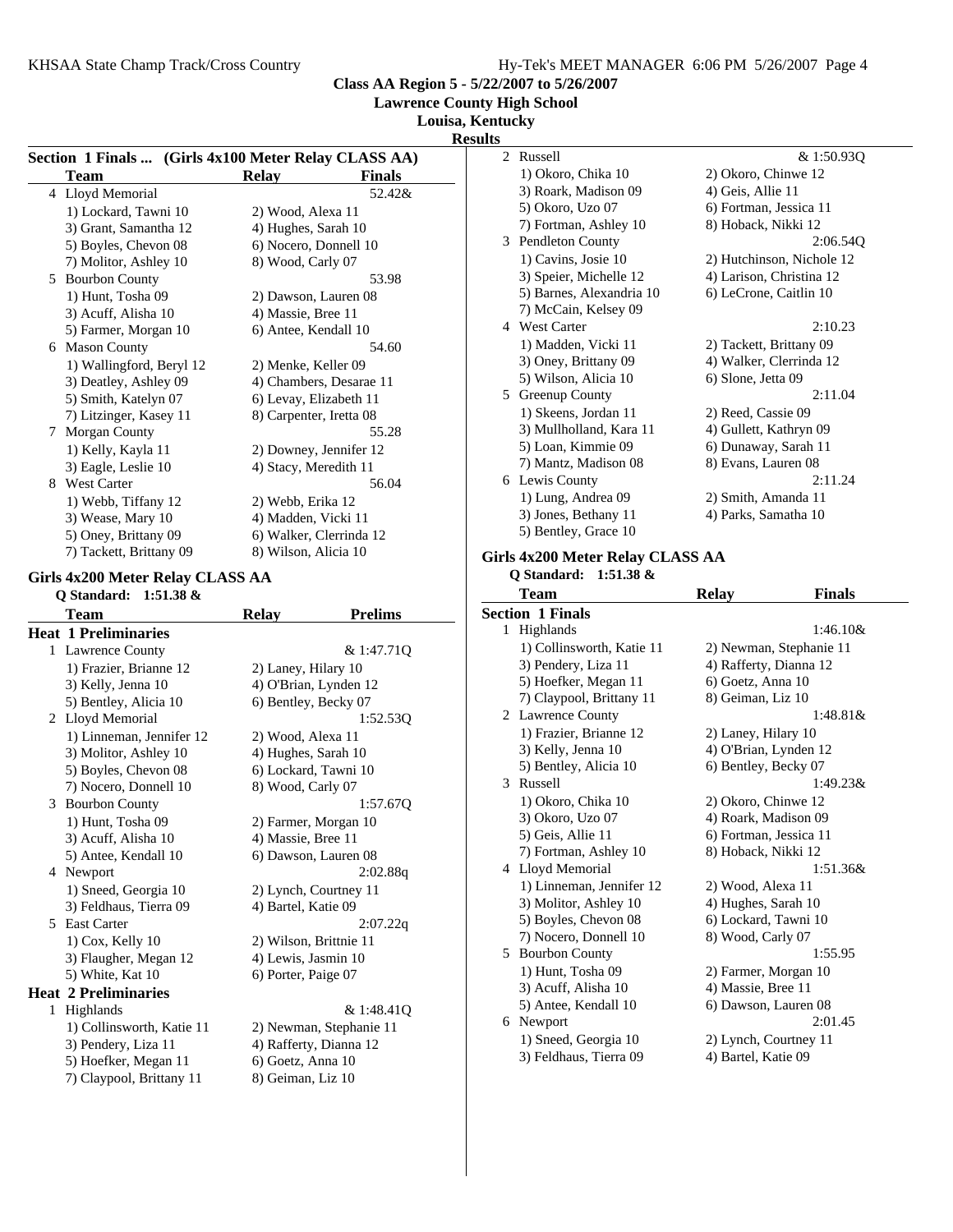**Lawrence County High School**

**Louisa, Kentucky**

**Results**

|    | Section 1 Finals  (Girls 4x200 Meter Relay CLASS AA) |                          |                          |
|----|------------------------------------------------------|--------------------------|--------------------------|
|    | <b>Team</b>                                          | <b>Relay</b>             | <b>Finals</b>            |
| 7  | Pendleton County                                     |                          | 2:03.90                  |
|    | 1) Hutchinson, Nichole 12                            | 2) Larison, Christina 12 |                          |
|    | 3) LeCrone, Caitlin 10                               | 4) McCain, Kelsey 09     |                          |
|    | 5) Barnes, Alexandria 10                             | 6) Speier, Michelle 12   |                          |
|    | 7) Cavins, Josie 10                                  |                          |                          |
| 8. | East Carter                                          |                          | 2:04.95                  |
|    | 1) Wilson, Brittnie 11                               | 2) White, Kat 10         |                          |
|    | 3) Flaugher, Megan 12                                | 4) Cox, Kelly 10         |                          |
|    | 5) Lewis, Jasmin 10                                  | 6) Porter, Paige 07      |                          |
|    | Girls 4x400 Meter Relay CLASS AA                     |                          |                          |
|    | Q Standard:<br>$4:17.99 \&$                          |                          |                          |
|    | <b>Team</b>                                          | <b>Relay</b>             | <b>Finals</b>            |
|    | Section 1                                            |                          |                          |
| 1  | Russell                                              |                          | $4:13.68\&$              |
|    | 2 Highlands                                          |                          | 4:15.67&                 |
|    | 3 Lloyd Memorial                                     |                          | 4:28.77                  |
|    | 4 West Carter                                        |                          | 4:41.14                  |
|    | 5 Mason County                                       |                          | 4:43.77                  |
|    | 6 East Carter                                        |                          | 4:54.32                  |
|    | 7 Pendleton County                                   |                          | 5:14.21                  |
|    | Girls 4x800 Meter Relay CLASS AA                     |                          |                          |
|    | Q Standard: 10:23.21 &                               |                          |                          |
|    | Team                                                 | <b>Relay</b>             | <b>Finals</b>            |
|    | Section 1                                            |                          |                          |
| 1  | Highlands                                            |                          | 10:02.83&                |
|    | 1) Hills, Stephanie 12                               | 2) Hinkel, Gretchen 10   |                          |
|    | 3) Beck, Caitlin 11                                  | 4) Mueller, Kelsa 12     |                          |
|    | 5) Parian, Olivia 11                                 |                          | 6) Comstock, Brittany 10 |
|    | 7) Adler, Mallory 10                                 | 8) Hansman, Gabrea 10    |                          |
|    | 2 Russell                                            |                          | $10:10.97\&$             |
|    | 1) Fortman, Jessica 11                               | 2) Roark, Madison 09     |                          |
|    | 3) Ison, Sarah 12                                    | 4) Conley, Rachel 10     |                          |
|    | 5) Fortman, Ashley 10                                | 6) Uradu, Olivetta 09    |                          |
|    | 7) Miller, Jennifer 08                               | 8) Hoback, Nikki 12      |                          |
| 3  | Lloyd Memorial                                       |                          | 10:40.56                 |
|    | 1) Siefert, Courtney 09                              | 2) Leon, Maria 08        |                          |
|    | 3) Crabtree, Jessica 08                              | 4) Bard, Traci 09        |                          |
|    | 5) Ashcraft, Mandy 12                                | 6) Duncan, Torey 07      |                          |
|    | 7) Sharbono, Brittnie 09                             | 8) Overpeck, Elisha 09   |                          |
|    | 4 Mason County                                       |                          | 11:14.64                 |
|    | 1) Rice, Valerie 07                                  |                          |                          |
|    | 3) Menke, Blaine 10                                  | 2) White, Rachel 10      |                          |
|    |                                                      | 4) Wallingford, Beryl 12 |                          |
|    | 5) Grayson, Samantha 08                              | 6) Loving, Alexi 08      |                          |
|    | 7) Carpenter, Iretta 08<br><b>West Carter</b>        | 8) Menke, Keller 09      |                          |
| 5  |                                                      |                          | 13:17.45                 |
|    | 1) Wilson, Alicia 10                                 | 2) Oney, Brittany 09     |                          |
|    | 3) Bays, Karlie 09                                   | 4) Slone, Jetta 09       |                          |
|    | 5) Madden, Vicki 11                                  |                          |                          |
|    |                                                      |                          |                          |

| <b>Boys 100 Meter Dash CLASS AA</b>               |    |                     |                |  |  |
|---------------------------------------------------|----|---------------------|----------------|--|--|
| Q Standard:<br>11.43 &                            |    |                     |                |  |  |
| <b>Name</b>                                       |    | Yr School           | <b>Prelims</b> |  |  |
| <b>Heat 1 Preliminaries</b>                       |    |                     |                |  |  |
| 1 Head, Spencer                                   |    | 12 Highlands        | & 11.38Q       |  |  |
| 2 Sparks, Brent                                   | 12 | <b>Mason County</b> | 11.72q         |  |  |
| 3 Kim, Daniel                                     |    | 10 Newport          | 12.26          |  |  |
| 4 Manning, Blake                                  |    | 10 Rowan County     | 12.45          |  |  |
| 5 Lewis, Nick                                     |    | 12 Russell          | 12.60          |  |  |
| <b>Heat 2 Preliminaries</b>                       |    |                     |                |  |  |
| 1 Johnson, Charles                                |    | 12 Lloyd Memorial   | & 11.38Q       |  |  |
| 2 Cecil, Clay                                     |    | 11 Highlands        | 12.04q         |  |  |
| 3 Enix, Jesse                                     |    | 11 Lewis County     | 12.21          |  |  |
| 4 Ward, Brandon                                   |    | 08 Morgan County    | 12.29          |  |  |
| 5 Biederman, Ryan                                 |    | 09 Russell          | 13.41          |  |  |
| <b>Heat 3 Preliminaries</b>                       |    |                     |                |  |  |
| 1 Hall, JJ                                        |    | 12 Lloyd Memorial   | 11.63Q         |  |  |
| 2 Fitzpatrick, Mark                               |    | 10 Lawrence County  | 11.99q         |  |  |
| 3 Henderson, John Robert                          |    | 12 Morgan County    | 12.05          |  |  |
| 4 Gosney, Zachary                                 |    | 12 Pendleton County | 12.62          |  |  |
| 5 Hendricks, Chris                                |    | 10 Bourbon County   | 12.79          |  |  |
| 6 Radar, Jon                                      |    | 12 Fleming County   | 13.31          |  |  |
| <b>Heat 4 Preliminaries</b>                       |    |                     |                |  |  |
| 1 Sloas, Morgan                                   |    | 12 Fleming County   | 11.46Q         |  |  |
| 2 Purcell, Dustin                                 |    | 10 Bourbon County   | 11.87q         |  |  |
| 3 Burgin, David                                   |    | 11 Newport          | 12.55          |  |  |
| 4 Owens, Aaron                                    |    | 10 Pendleton County | 12.57          |  |  |
| 5 Williamson, Stephen                             |    | 07 Rowan County     | 12.68          |  |  |
| 6 Hale, Corey                                     |    | 11 West Carter      | 12.91          |  |  |
| <b>Boys 100 Meter Dash CLASS AA</b>               |    |                     |                |  |  |
| Q Standard:<br>11.43 &                            |    |                     |                |  |  |
| <b>Name</b>                                       |    | Yr School           | <b>Finals</b>  |  |  |
| <b>Section 1 Finals</b>                           |    |                     |                |  |  |
| Johnson, Charles<br>1                             |    | 12 Lloyd Memorial   | 11.05&         |  |  |
| 2 Hall, JJ                                        |    | 12 Lloyd Memorial   | 11.07&         |  |  |
| 3 Sloas, Morgan                                   |    | 12 Fleming County   | 11.09&         |  |  |
| 4 Head, Spencer                                   |    | 12 Highlands        | 11.28&         |  |  |
| 5 Sparks, Brent                                   |    | 12 Mason County     | 11.51          |  |  |
| 6 Fitzpatrick, Mark                               |    | 10 Lawrence County  | 11.68          |  |  |
| Purcell, Dustin<br>7                              |    | 10 Bourbon County   | 11.69          |  |  |
| 8 Cecil, Clay                                     |    | 11 Highlands        | 11.71          |  |  |
| <b>Boys 200 Meter Dash CLASS AA</b>               |    |                     |                |  |  |
| O Standard:<br>23.09 &                            |    |                     |                |  |  |
| <b>Name</b>                                       |    | Yr School           | <b>Prelims</b> |  |  |
| <b>Heat 1 Preliminaries</b><br>1 Johnson, Charles |    | 12 Lloyd Memorial   | 23.13Q         |  |  |
| Sloas, Morgan                                     |    | 12 Fleming County   | 23.75q         |  |  |
|                                                   |    |                     |                |  |  |

| 3 Hale, Corey               | 11 West Carter | 27.39    |
|-----------------------------|----------------|----------|
| <b>Heat 2 Preliminaries</b> |                |          |
| 1 Head, Spencer             | 12 Highlands   | & 23.040 |

| 1 Head, Spencer | 12 Highlands    | & 23.040 |
|-----------------|-----------------|----------|
| 2 Sparks, Brent | 12 Mason County | 23.31q   |

& 23.04O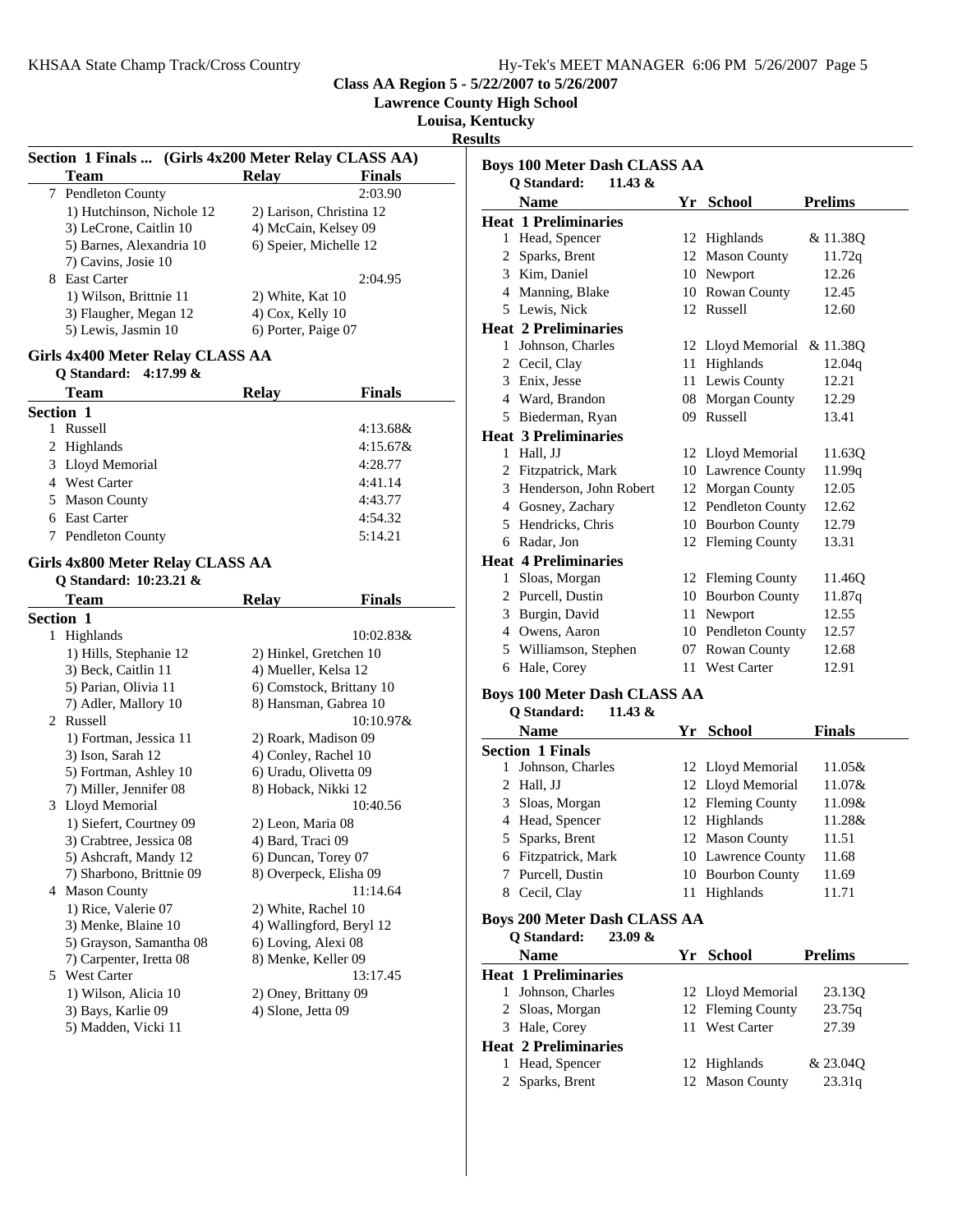**Lawrence County High School**

**Louisa, Kentucky**

| esuu<br>ç |
|-----------|
|-----------|

|   | <b>Heat 2 Preliminaries </b> | (Boys 200 Meter Dash CLASS AA) |                     |                |  |
|---|------------------------------|--------------------------------|---------------------|----------------|--|
|   | Name                         |                                | Yr School           | <b>Prelims</b> |  |
|   | 3 Cross, Darrell             |                                | 08 Rowan County     | 24.39          |  |
| 4 | Bajorek, Michael             | 10                             | Russell             | 24.85          |  |
|   | 5 Gosney, Kyle               |                                | 09 Pendleton County | 26.17          |  |
|   | <b>Heat 3 Preliminaries</b>  |                                |                     |                |  |
| 1 | Gill, Scott                  |                                | 12 Russell          | 23.57Q         |  |
|   | 2 Cecil, Clay                |                                | 11 Highlands        | 24.11          |  |
| 3 | Smith, Brad                  |                                | 12 Pendleton County | 24.32          |  |
|   | 4 Foley, Ryan                |                                | 10 Mason County     | 25.15          |  |
|   | <b>Heat 4 Preliminaries</b>  |                                |                     |                |  |
| 1 | Hall, JJ                     |                                | 12 Lloyd Memorial   | & 23.010       |  |
| 2 | Purcell, Dustin              |                                | 10 Bourbon County   | 23.60q         |  |
| 3 | Butcher, Robert              |                                | 12 Lawrence County  | 23.66q         |  |
| 4 | Clark, Nathan                |                                | 11 Lewis County     | 25.37          |  |
| 5 | Trent, Logan                 |                                | 12 Rowan County     | 25.56          |  |
| 6 | Havens, Kyle                 |                                | 09 Morgan County    | 25.98          |  |

#### **Boys 200 Meter Dash CLASS AA Q Standard: 23.09 &**

| O Standard:<br>23.VY OX |                   |               |
|-------------------------|-------------------|---------------|
| <b>Name</b>             | Yr School         | <b>Finals</b> |
| <b>Section 1 Finals</b> |                   |               |
| Hall, JJ                | 12 Lloyd Memorial | 22.54&        |
| 2 Gill, Scott           | 12 Russell        | $22.55\&$     |
| 3 Sloas, Morgan         | 12 Fleming County | 22.65&        |
| 4 Head, Spencer         | 12 Highlands      | 22.75&        |
| 5 Sparks, Brent         | 12 Mason County   | $23.01\&$     |
| 6 Johnson, Charles      | 12 Lloyd Memorial | 23.15         |
| Purcell, Dustin         | 10 Bourbon County | 23.42         |
|                         |                   |               |

## **Boys 400 Meter Dash CLASS AA**

|              | Q Standard:<br>51.87 &      |    |                             |                |
|--------------|-----------------------------|----|-----------------------------|----------------|
|              | <b>Name</b>                 | Yr | <b>School</b>               | <b>Prelims</b> |
|              | <b>Heat 1 Preliminaries</b> |    |                             |                |
| 1            | Roberts, Jesse              |    | 12 Fleming County           | 53.83Q         |
| 2            | Kramer, Jacob               |    | 10 Lloyd Memorial           | 54.74g         |
| 3            | West, Mike                  |    | 10 Lawrence County          | 57.22          |
| 4            | Trent, Logan                |    | 12 Rowan County             | 58.07          |
| 5            | Wilson, Tommy               | 11 | Newport                     | 1:03.06        |
| 6            | West, Tony                  | 09 | Greenup County              | 1:21.15        |
|              | <b>Heat 2 Preliminaries</b> |    |                             |                |
| $\mathbf{1}$ | Gill, Scott                 | 12 | Russell                     | 52.78Q         |
| 2            | Malone, Spencer             | 11 | Highlands                   | 54.95q         |
| 3            | Yaste, Lucas                |    | 10 Bourbon County           | 1:02.24        |
| 4            | Carver, Kyle                |    | 09 Lewis County             | 1:04.13        |
| 5            | Pettit, Joey                |    | 09 Pendleton County 1:07.30 |                |
|              | <b>Heat 3 Preliminaries</b> |    |                             |                |
| 1            | Hall, JJ                    |    | 12 Lloyd Memorial           | 52.75Q         |
| 2            | Bajorek, Michael            | 10 | Russell                     | 53.16q         |
| 3            | Halverson, Colton           |    | 12 Lewis County             | 57.60          |
| 4            | Roberts, Blake              |    | 10 Greenup County           | 1:03.93        |
|              | <b>Heat 4 Preliminaries</b> |    |                             |                |
| 1            | Head, Spencer               |    | 12 Highlands                | 53.63Q         |
| 2            | Thomas, Richard             | 11 | Lawrence County             | 54.46g         |
|              |                             |    |                             |                |

| 3 Gosney, Kyle       | 09 Pendleton County | 56.72   |
|----------------------|---------------------|---------|
| 4 Manning, Blake     | 10 Rowan County     | 56.98   |
| 5 Wallingford, Jacob | 11 Fleming County   | 1:01.51 |
| 6 Valcarcel, Luis    | 11 East Carter      | 1:01.90 |
| 7 Stacy, Wes         | 10 Morgan County    | 1:05.37 |

# **Boys 400 Meter Dash CLASS AA**

**Q Standard: 51.87 &**

| 51.87 &<br>O Standard:  |  |                    |               |  |  |
|-------------------------|--|--------------------|---------------|--|--|
| <b>Name</b>             |  | Yr School          | <b>Finals</b> |  |  |
| <b>Section 1 Finals</b> |  |                    |               |  |  |
| Head, Spencer<br>L      |  | 12 Highlands       | 49.86&        |  |  |
| 2 Gill, Scott           |  | 12 Russell         | 49.88&        |  |  |
| Hall, JJ<br>3           |  | 12 Lloyd Memorial  | 50.69&        |  |  |
| 4 Roberts, Jesse        |  | 12 Fleming County  | 51.69&        |  |  |
| 5 Malone, Spencer       |  | 11 Highlands       | 52.33         |  |  |
| Bajorek, Michael<br>6   |  | 10 Russell         | 52.44         |  |  |
| 7 Kramer, Jacob         |  | 10 Lloyd Memorial  | 53.07         |  |  |
| Thomas, Richard         |  | 11 Lawrence County | 55.37         |  |  |
|                         |  |                    |               |  |  |

# **Boys 800 Meter Run CLASS AA**

## **Q Standard: 2:02.06 &**

|                  | <b>Name</b>        |    | Yr School                   | <b>Finals</b> |
|------------------|--------------------|----|-----------------------------|---------------|
| <b>Section 1</b> |                    |    |                             |               |
| 1                | Mirrielees, Brian  | 11 | Highlands                   | $2:00.02$ &   |
| 2                | Fouch, Patrick     | 10 | Rowan County                | 2:02.83       |
| 3                | McClain, Tyler     | 11 | <b>East Carter</b>          | 2:06.43       |
| 4                | Menninger, Eric    | 12 | Highlands                   | 2:07.10       |
| 5                | Ilg, Zach          | 12 | Newport                     | 2:07.98       |
| 6                | Grimes, Steven     | 12 | Russell                     | 2:08.61       |
| 7                | Nieporte, Cole     | 11 | Lloyd Memorial 2:13.51      |               |
| 8                | Landrum, Joey      |    | 09 Lloyd Memorial 2:17.94   |               |
| 9                | Smith, Corey       | 11 | Russell                     | 2:23.93       |
|                  | Ellison, Bailey    |    | 12 Fleming County           | DQ            |
| <b>Section 2</b> |                    |    |                             |               |
| 1                | Copley, Caleb      |    | 12 Lawrence County 2:17.14  |               |
| 2                | Robinette, Derrick |    | 12 Lawrence County 2:22.00  |               |
| 3                | Ilg, Nathan        | 09 | Newport                     | 2:25.23       |
| 4                | Landreth, Nathan   |    | 10 Fleming County           | 2:26.88       |
| 5                | Minor, James       |    | 10 West Carter              | 2:26.99       |
| 6                | Lawson, Joel       | 10 | Rowan County                | 2:29.01       |
| 6                | King, Kurtis       |    | 09 Pendleton County 2:29.01 |               |
| 8                | Pettit, Joey       |    | 09 Pendleton County 2:30.47 |               |
| 9                | Jordan, Kyle       |    | 10 Lewis County             | 2:40.88       |
| 10               | Rowe, Trevor       | 08 | Greenup County              | 2:45.55       |

## **Boys 1600 Meter Run CLASS AA**

**Q Standard: 4:33.63 &**

|                  | <b>Name</b>         |               | Yr School                   | <b>Finals</b> |
|------------------|---------------------|---------------|-----------------------------|---------------|
| <b>Section 1</b> |                     |               |                             |               |
|                  | 1 Mirrielees, Brian |               | 11 Highlands                | $4:33.50\&$   |
|                  | 2 Landrum, Joey     |               | 09 Lloyd Memorial           | 4:48.42       |
|                  | 3 Smith, Corey      |               | 11 Russell                  | 4:49.68       |
|                  | 4 Colvin, Brian     |               | 11 Lawrence County 4:57.78  |               |
|                  | 5 Alexander, Tanner | $(9^{\circ})$ | Russell                     | 4:58.79       |
|                  | 6 Wolfe, Austin     |               | 10 Pendleton County 5:07.60 |               |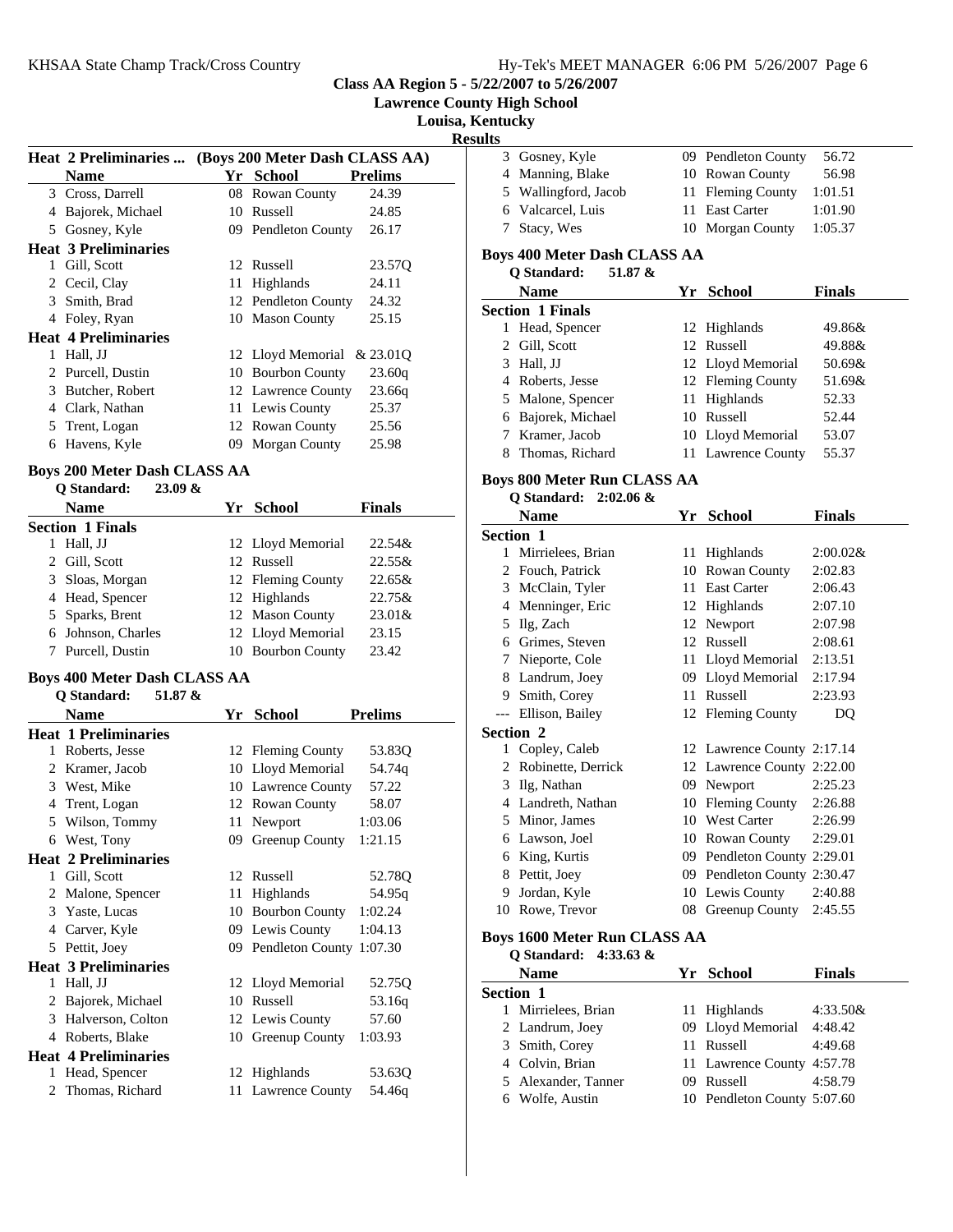**Lawrence County High School**

**Louisa, Kentucky**

**Results**

| Section 1 (Boys 1600 Meter Run CLASS AA) |                     |     |                     |               |
|------------------------------------------|---------------------|-----|---------------------|---------------|
|                                          | <b>Name</b>         | Yr  | School              | <b>Finals</b> |
| 7                                        | Brammell, Darren    | 09  | <b>East Carter</b>  | 5:22.37       |
| 8                                        | Meyers, Jim         | 09  | <b>Mason County</b> | 5:25.73       |
| 9                                        | Lemox, Matt         |     | 08 Lloyd Memorial   | 5:30.83       |
| 10                                       | Lee, Travis         |     | 10 Fleming County   | 5:30.91       |
| 11                                       | Palmer, Tim         |     | 11 Lawrence County  | 5:33.42       |
|                                          | 12 Collett, Elliott |     | 10 Rowan County     | 5:40.68       |
|                                          | 13 Ward, Brandon    |     | 11 Rowan County     | 5:51.53       |
| 14                                       | Jordan, Kyle        |     | 10 Lewis County     | 6:03.61       |
|                                          | 15 Cundiff, Travis  | 11. | West Carter         | 6:22.83       |
|                                          | 16 Adkins, Clay     |     | 07 Morgan County    | 6:31.94       |
|                                          | --- McClain, Tyler  | 11  | <b>East Carter</b>  | DO            |
|                                          | Ritter, Scott       |     | 12 Pendleton County | DO            |
|                                          | Kruse, Keegan       | 09  | Highlands           | DO            |

#### **Boys 3200 Meter Run CLASS AA Q Standard: 10:20.10 &**

|                  | $\vee$ biancing. To $\infty$ |    |                             |               |
|------------------|------------------------------|----|-----------------------------|---------------|
|                  | <b>Name</b>                  |    | Yr School                   | <b>Finals</b> |
| <b>Section 1</b> |                              |    |                             |               |
| 1                | Mirrielees, Brian            | 11 | Highlands                   | 10:20.29      |
|                  | 2 Colvin, Brian              |    | 11 Lawrence County 10:25.47 |               |
| 3                | Alexander, Tanner            | 09 | Russell                     | 10:45.27      |
| 4                | Landrum, Joey                |    | 09 Lloyd Memorial 10:52.74  |               |
| 5                | Kruse, Wes                   |    | 12 Highlands                | 10:53.14      |
| 6                | Ritter, Scott                |    | 12 Pendleton County11:12.46 |               |
| 7                | Cox, Joe                     |    | 12 Lloyd Memorial 11:13.34  |               |
| 8                | Wolfe, Austin                |    | 10 Pendleton County11:38.73 |               |
| 9                | Brammell, Darren             |    | 09 East Carter              | 11:57.99      |
|                  | 10 Cooksey, Tyler            |    | 10 Russell                  | 12:05.67      |
| 11               | Hopwood, Doug                |    | 09 Rowan County             | 12:36.99      |
|                  | 12 Frazier, Zachery          |    | 11 Lawrence County 13:13.13 |               |
| 13               | Oney, BA                     |    | 10 West Carter              | 13:33.48      |
| 14               | Johnson, Taylor              | 09 | <b>West Carter</b>          | 14:04.05      |
|                  |                              |    |                             |               |

## **Boys 110 Meter Hurdles CLASS AA**

| <b>Prelims</b> |
|----------------|
|                |
| 16.25Q         |
| 17.260         |
| 18.46Q         |
| 19.92q         |
| 24.01          |
|                |
| & 15.060       |
| 16.970         |
| 17.670         |
| 17.69q         |
| 20.46          |
| 21.61          |
|                |

| <b>Name</b><br>Yr School<br><b>Finals</b><br><b>Section 1 Finals</b><br>Armstrong, Nathan<br>14.78&<br>1<br>12 Russell<br>2 Denninghoff, Thomas<br><b>Bourbon County</b><br>16.04&<br>11-<br>Bradford, Micah<br>12 Lloyd Memorial<br>3<br>16.77<br>11 Lloyd Memorial<br>4 Addington, Jordan<br>16.95<br>5 Crothers, Jake<br>Highlands<br>11<br>18.12<br>6 Frazier, Zachery<br>Lawrence County<br>18.18<br>11-<br>7 McKenzie, Collin<br>09<br>Russell<br>19.85<br>--- Havens, Kyle<br>Morgan County<br>09.<br>DQ<br><b>Boys 300 Meter Hurdles CLASS AA</b><br>Q Standard:<br>41.99 &<br>Name<br>Yr School<br><b>Prelims</b><br>Addington, Jordan<br>11 Lloyd Memorial<br>44.77Q<br>1<br>2 Cross, Darrell<br>08 Rowan County<br>45.500<br>3 Johnson, Robert<br>12 Fleming County<br>46.46<br>09 Highlands<br>49.33<br>4 Waldenmeyer, Mitch<br>09 Russell<br>5 Jones, Travis<br>52.39<br>1 Denninghoff, Thomas<br><b>Bourbon County</b><br>11-<br>43.11Q<br>2 Crothers, Jake<br>Highlands<br>43.67Q<br>11-<br>3 Frazier, Zachery<br>Lawrence County<br>45.21q<br>11-<br>Maggard, Brent<br><b>West Carter</b><br>51.26<br>4<br>11<br>5 Cox, Drew<br>10 Lewis County<br>53.18<br>Armstrong, Nathan<br>12 Russell<br>42.96Q<br>1<br>2 Otto, Jon<br>11 Lloyd Memorial<br>45.07Q<br>3 Williams, Alex<br>11 West Carter<br>45.42q<br>49.69<br>4 Thompson, Matt<br>11 Pendleton County<br>Mills, Jordan<br>53.44<br>5<br>09 Rowan County<br>6 Evans, Ryan<br>10 Lewis County<br>53.92<br><b>Boys 300 Meter Hurdles CLASS AA</b><br>Q Standard:<br>41.99 &<br>Name<br>Yr School<br>Finals<br><b>Section 1 Finals</b><br>Armstrong, Nathan<br>12 Russell<br>40.25&<br>1<br>2<br>Denninghoff, Thomas<br>11<br><b>Bourbon County</b><br>42.06<br>3<br>Addington, Jordan<br>Lloyd Memorial<br>43.74<br>11<br>Highlands<br>4 Crothers, Jake<br>11<br>44.38<br>Frazier, Zachery<br>Lawrence County<br>5<br>11-<br>45.19<br>6 Cross, Darrell<br>08 Rowan County<br>45.23<br>7 Otto, Jon<br>Lloyd Memorial<br>46.22<br>11<br>Williams, Alex<br><b>West Carter</b><br>DQ<br>11 | <b>Boys 110 Meter Hurdles CLASS AA</b><br>O Standard:<br>$16.12 \&$ |  |  |  |  |
|------------------------------------------------------------------------------------------------------------------------------------------------------------------------------------------------------------------------------------------------------------------------------------------------------------------------------------------------------------------------------------------------------------------------------------------------------------------------------------------------------------------------------------------------------------------------------------------------------------------------------------------------------------------------------------------------------------------------------------------------------------------------------------------------------------------------------------------------------------------------------------------------------------------------------------------------------------------------------------------------------------------------------------------------------------------------------------------------------------------------------------------------------------------------------------------------------------------------------------------------------------------------------------------------------------------------------------------------------------------------------------------------------------------------------------------------------------------------------------------------------------------------------------------------------------------------------------------------------------------------------------------------------------------------------------------------------------------------------------------------------------------------------------------------------------------------------------------------------------------------------------------------------------------------------------------------------------------------------------------------------------------------------------------------------------|---------------------------------------------------------------------|--|--|--|--|
|                                                                                                                                                                                                                                                                                                                                                                                                                                                                                                                                                                                                                                                                                                                                                                                                                                                                                                                                                                                                                                                                                                                                                                                                                                                                                                                                                                                                                                                                                                                                                                                                                                                                                                                                                                                                                                                                                                                                                                                                                                                            |                                                                     |  |  |  |  |
|                                                                                                                                                                                                                                                                                                                                                                                                                                                                                                                                                                                                                                                                                                                                                                                                                                                                                                                                                                                                                                                                                                                                                                                                                                                                                                                                                                                                                                                                                                                                                                                                                                                                                                                                                                                                                                                                                                                                                                                                                                                            |                                                                     |  |  |  |  |
|                                                                                                                                                                                                                                                                                                                                                                                                                                                                                                                                                                                                                                                                                                                                                                                                                                                                                                                                                                                                                                                                                                                                                                                                                                                                                                                                                                                                                                                                                                                                                                                                                                                                                                                                                                                                                                                                                                                                                                                                                                                            |                                                                     |  |  |  |  |
|                                                                                                                                                                                                                                                                                                                                                                                                                                                                                                                                                                                                                                                                                                                                                                                                                                                                                                                                                                                                                                                                                                                                                                                                                                                                                                                                                                                                                                                                                                                                                                                                                                                                                                                                                                                                                                                                                                                                                                                                                                                            |                                                                     |  |  |  |  |
|                                                                                                                                                                                                                                                                                                                                                                                                                                                                                                                                                                                                                                                                                                                                                                                                                                                                                                                                                                                                                                                                                                                                                                                                                                                                                                                                                                                                                                                                                                                                                                                                                                                                                                                                                                                                                                                                                                                                                                                                                                                            |                                                                     |  |  |  |  |
|                                                                                                                                                                                                                                                                                                                                                                                                                                                                                                                                                                                                                                                                                                                                                                                                                                                                                                                                                                                                                                                                                                                                                                                                                                                                                                                                                                                                                                                                                                                                                                                                                                                                                                                                                                                                                                                                                                                                                                                                                                                            |                                                                     |  |  |  |  |
|                                                                                                                                                                                                                                                                                                                                                                                                                                                                                                                                                                                                                                                                                                                                                                                                                                                                                                                                                                                                                                                                                                                                                                                                                                                                                                                                                                                                                                                                                                                                                                                                                                                                                                                                                                                                                                                                                                                                                                                                                                                            |                                                                     |  |  |  |  |
|                                                                                                                                                                                                                                                                                                                                                                                                                                                                                                                                                                                                                                                                                                                                                                                                                                                                                                                                                                                                                                                                                                                                                                                                                                                                                                                                                                                                                                                                                                                                                                                                                                                                                                                                                                                                                                                                                                                                                                                                                                                            |                                                                     |  |  |  |  |
|                                                                                                                                                                                                                                                                                                                                                                                                                                                                                                                                                                                                                                                                                                                                                                                                                                                                                                                                                                                                                                                                                                                                                                                                                                                                                                                                                                                                                                                                                                                                                                                                                                                                                                                                                                                                                                                                                                                                                                                                                                                            |                                                                     |  |  |  |  |
|                                                                                                                                                                                                                                                                                                                                                                                                                                                                                                                                                                                                                                                                                                                                                                                                                                                                                                                                                                                                                                                                                                                                                                                                                                                                                                                                                                                                                                                                                                                                                                                                                                                                                                                                                                                                                                                                                                                                                                                                                                                            |                                                                     |  |  |  |  |
|                                                                                                                                                                                                                                                                                                                                                                                                                                                                                                                                                                                                                                                                                                                                                                                                                                                                                                                                                                                                                                                                                                                                                                                                                                                                                                                                                                                                                                                                                                                                                                                                                                                                                                                                                                                                                                                                                                                                                                                                                                                            |                                                                     |  |  |  |  |
|                                                                                                                                                                                                                                                                                                                                                                                                                                                                                                                                                                                                                                                                                                                                                                                                                                                                                                                                                                                                                                                                                                                                                                                                                                                                                                                                                                                                                                                                                                                                                                                                                                                                                                                                                                                                                                                                                                                                                                                                                                                            |                                                                     |  |  |  |  |
|                                                                                                                                                                                                                                                                                                                                                                                                                                                                                                                                                                                                                                                                                                                                                                                                                                                                                                                                                                                                                                                                                                                                                                                                                                                                                                                                                                                                                                                                                                                                                                                                                                                                                                                                                                                                                                                                                                                                                                                                                                                            |                                                                     |  |  |  |  |
|                                                                                                                                                                                                                                                                                                                                                                                                                                                                                                                                                                                                                                                                                                                                                                                                                                                                                                                                                                                                                                                                                                                                                                                                                                                                                                                                                                                                                                                                                                                                                                                                                                                                                                                                                                                                                                                                                                                                                                                                                                                            | <b>Heat 1 Preliminaries</b>                                         |  |  |  |  |
|                                                                                                                                                                                                                                                                                                                                                                                                                                                                                                                                                                                                                                                                                                                                                                                                                                                                                                                                                                                                                                                                                                                                                                                                                                                                                                                                                                                                                                                                                                                                                                                                                                                                                                                                                                                                                                                                                                                                                                                                                                                            |                                                                     |  |  |  |  |
|                                                                                                                                                                                                                                                                                                                                                                                                                                                                                                                                                                                                                                                                                                                                                                                                                                                                                                                                                                                                                                                                                                                                                                                                                                                                                                                                                                                                                                                                                                                                                                                                                                                                                                                                                                                                                                                                                                                                                                                                                                                            |                                                                     |  |  |  |  |
|                                                                                                                                                                                                                                                                                                                                                                                                                                                                                                                                                                                                                                                                                                                                                                                                                                                                                                                                                                                                                                                                                                                                                                                                                                                                                                                                                                                                                                                                                                                                                                                                                                                                                                                                                                                                                                                                                                                                                                                                                                                            |                                                                     |  |  |  |  |
|                                                                                                                                                                                                                                                                                                                                                                                                                                                                                                                                                                                                                                                                                                                                                                                                                                                                                                                                                                                                                                                                                                                                                                                                                                                                                                                                                                                                                                                                                                                                                                                                                                                                                                                                                                                                                                                                                                                                                                                                                                                            |                                                                     |  |  |  |  |
|                                                                                                                                                                                                                                                                                                                                                                                                                                                                                                                                                                                                                                                                                                                                                                                                                                                                                                                                                                                                                                                                                                                                                                                                                                                                                                                                                                                                                                                                                                                                                                                                                                                                                                                                                                                                                                                                                                                                                                                                                                                            |                                                                     |  |  |  |  |
|                                                                                                                                                                                                                                                                                                                                                                                                                                                                                                                                                                                                                                                                                                                                                                                                                                                                                                                                                                                                                                                                                                                                                                                                                                                                                                                                                                                                                                                                                                                                                                                                                                                                                                                                                                                                                                                                                                                                                                                                                                                            | <b>Heat 2 Preliminaries</b>                                         |  |  |  |  |
|                                                                                                                                                                                                                                                                                                                                                                                                                                                                                                                                                                                                                                                                                                                                                                                                                                                                                                                                                                                                                                                                                                                                                                                                                                                                                                                                                                                                                                                                                                                                                                                                                                                                                                                                                                                                                                                                                                                                                                                                                                                            |                                                                     |  |  |  |  |
|                                                                                                                                                                                                                                                                                                                                                                                                                                                                                                                                                                                                                                                                                                                                                                                                                                                                                                                                                                                                                                                                                                                                                                                                                                                                                                                                                                                                                                                                                                                                                                                                                                                                                                                                                                                                                                                                                                                                                                                                                                                            |                                                                     |  |  |  |  |
|                                                                                                                                                                                                                                                                                                                                                                                                                                                                                                                                                                                                                                                                                                                                                                                                                                                                                                                                                                                                                                                                                                                                                                                                                                                                                                                                                                                                                                                                                                                                                                                                                                                                                                                                                                                                                                                                                                                                                                                                                                                            |                                                                     |  |  |  |  |
|                                                                                                                                                                                                                                                                                                                                                                                                                                                                                                                                                                                                                                                                                                                                                                                                                                                                                                                                                                                                                                                                                                                                                                                                                                                                                                                                                                                                                                                                                                                                                                                                                                                                                                                                                                                                                                                                                                                                                                                                                                                            |                                                                     |  |  |  |  |
|                                                                                                                                                                                                                                                                                                                                                                                                                                                                                                                                                                                                                                                                                                                                                                                                                                                                                                                                                                                                                                                                                                                                                                                                                                                                                                                                                                                                                                                                                                                                                                                                                                                                                                                                                                                                                                                                                                                                                                                                                                                            |                                                                     |  |  |  |  |
|                                                                                                                                                                                                                                                                                                                                                                                                                                                                                                                                                                                                                                                                                                                                                                                                                                                                                                                                                                                                                                                                                                                                                                                                                                                                                                                                                                                                                                                                                                                                                                                                                                                                                                                                                                                                                                                                                                                                                                                                                                                            | <b>Heat 3 Preliminaries</b>                                         |  |  |  |  |
|                                                                                                                                                                                                                                                                                                                                                                                                                                                                                                                                                                                                                                                                                                                                                                                                                                                                                                                                                                                                                                                                                                                                                                                                                                                                                                                                                                                                                                                                                                                                                                                                                                                                                                                                                                                                                                                                                                                                                                                                                                                            |                                                                     |  |  |  |  |
|                                                                                                                                                                                                                                                                                                                                                                                                                                                                                                                                                                                                                                                                                                                                                                                                                                                                                                                                                                                                                                                                                                                                                                                                                                                                                                                                                                                                                                                                                                                                                                                                                                                                                                                                                                                                                                                                                                                                                                                                                                                            |                                                                     |  |  |  |  |
|                                                                                                                                                                                                                                                                                                                                                                                                                                                                                                                                                                                                                                                                                                                                                                                                                                                                                                                                                                                                                                                                                                                                                                                                                                                                                                                                                                                                                                                                                                                                                                                                                                                                                                                                                                                                                                                                                                                                                                                                                                                            |                                                                     |  |  |  |  |
|                                                                                                                                                                                                                                                                                                                                                                                                                                                                                                                                                                                                                                                                                                                                                                                                                                                                                                                                                                                                                                                                                                                                                                                                                                                                                                                                                                                                                                                                                                                                                                                                                                                                                                                                                                                                                                                                                                                                                                                                                                                            |                                                                     |  |  |  |  |
|                                                                                                                                                                                                                                                                                                                                                                                                                                                                                                                                                                                                                                                                                                                                                                                                                                                                                                                                                                                                                                                                                                                                                                                                                                                                                                                                                                                                                                                                                                                                                                                                                                                                                                                                                                                                                                                                                                                                                                                                                                                            |                                                                     |  |  |  |  |
|                                                                                                                                                                                                                                                                                                                                                                                                                                                                                                                                                                                                                                                                                                                                                                                                                                                                                                                                                                                                                                                                                                                                                                                                                                                                                                                                                                                                                                                                                                                                                                                                                                                                                                                                                                                                                                                                                                                                                                                                                                                            |                                                                     |  |  |  |  |
|                                                                                                                                                                                                                                                                                                                                                                                                                                                                                                                                                                                                                                                                                                                                                                                                                                                                                                                                                                                                                                                                                                                                                                                                                                                                                                                                                                                                                                                                                                                                                                                                                                                                                                                                                                                                                                                                                                                                                                                                                                                            |                                                                     |  |  |  |  |
|                                                                                                                                                                                                                                                                                                                                                                                                                                                                                                                                                                                                                                                                                                                                                                                                                                                                                                                                                                                                                                                                                                                                                                                                                                                                                                                                                                                                                                                                                                                                                                                                                                                                                                                                                                                                                                                                                                                                                                                                                                                            |                                                                     |  |  |  |  |
|                                                                                                                                                                                                                                                                                                                                                                                                                                                                                                                                                                                                                                                                                                                                                                                                                                                                                                                                                                                                                                                                                                                                                                                                                                                                                                                                                                                                                                                                                                                                                                                                                                                                                                                                                                                                                                                                                                                                                                                                                                                            |                                                                     |  |  |  |  |
|                                                                                                                                                                                                                                                                                                                                                                                                                                                                                                                                                                                                                                                                                                                                                                                                                                                                                                                                                                                                                                                                                                                                                                                                                                                                                                                                                                                                                                                                                                                                                                                                                                                                                                                                                                                                                                                                                                                                                                                                                                                            |                                                                     |  |  |  |  |
|                                                                                                                                                                                                                                                                                                                                                                                                                                                                                                                                                                                                                                                                                                                                                                                                                                                                                                                                                                                                                                                                                                                                                                                                                                                                                                                                                                                                                                                                                                                                                                                                                                                                                                                                                                                                                                                                                                                                                                                                                                                            |                                                                     |  |  |  |  |
|                                                                                                                                                                                                                                                                                                                                                                                                                                                                                                                                                                                                                                                                                                                                                                                                                                                                                                                                                                                                                                                                                                                                                                                                                                                                                                                                                                                                                                                                                                                                                                                                                                                                                                                                                                                                                                                                                                                                                                                                                                                            |                                                                     |  |  |  |  |
|                                                                                                                                                                                                                                                                                                                                                                                                                                                                                                                                                                                                                                                                                                                                                                                                                                                                                                                                                                                                                                                                                                                                                                                                                                                                                                                                                                                                                                                                                                                                                                                                                                                                                                                                                                                                                                                                                                                                                                                                                                                            |                                                                     |  |  |  |  |
|                                                                                                                                                                                                                                                                                                                                                                                                                                                                                                                                                                                                                                                                                                                                                                                                                                                                                                                                                                                                                                                                                                                                                                                                                                                                                                                                                                                                                                                                                                                                                                                                                                                                                                                                                                                                                                                                                                                                                                                                                                                            |                                                                     |  |  |  |  |
|                                                                                                                                                                                                                                                                                                                                                                                                                                                                                                                                                                                                                                                                                                                                                                                                                                                                                                                                                                                                                                                                                                                                                                                                                                                                                                                                                                                                                                                                                                                                                                                                                                                                                                                                                                                                                                                                                                                                                                                                                                                            |                                                                     |  |  |  |  |
|                                                                                                                                                                                                                                                                                                                                                                                                                                                                                                                                                                                                                                                                                                                                                                                                                                                                                                                                                                                                                                                                                                                                                                                                                                                                                                                                                                                                                                                                                                                                                                                                                                                                                                                                                                                                                                                                                                                                                                                                                                                            |                                                                     |  |  |  |  |
|                                                                                                                                                                                                                                                                                                                                                                                                                                                                                                                                                                                                                                                                                                                                                                                                                                                                                                                                                                                                                                                                                                                                                                                                                                                                                                                                                                                                                                                                                                                                                                                                                                                                                                                                                                                                                                                                                                                                                                                                                                                            |                                                                     |  |  |  |  |
|                                                                                                                                                                                                                                                                                                                                                                                                                                                                                                                                                                                                                                                                                                                                                                                                                                                                                                                                                                                                                                                                                                                                                                                                                                                                                                                                                                                                                                                                                                                                                                                                                                                                                                                                                                                                                                                                                                                                                                                                                                                            |                                                                     |  |  |  |  |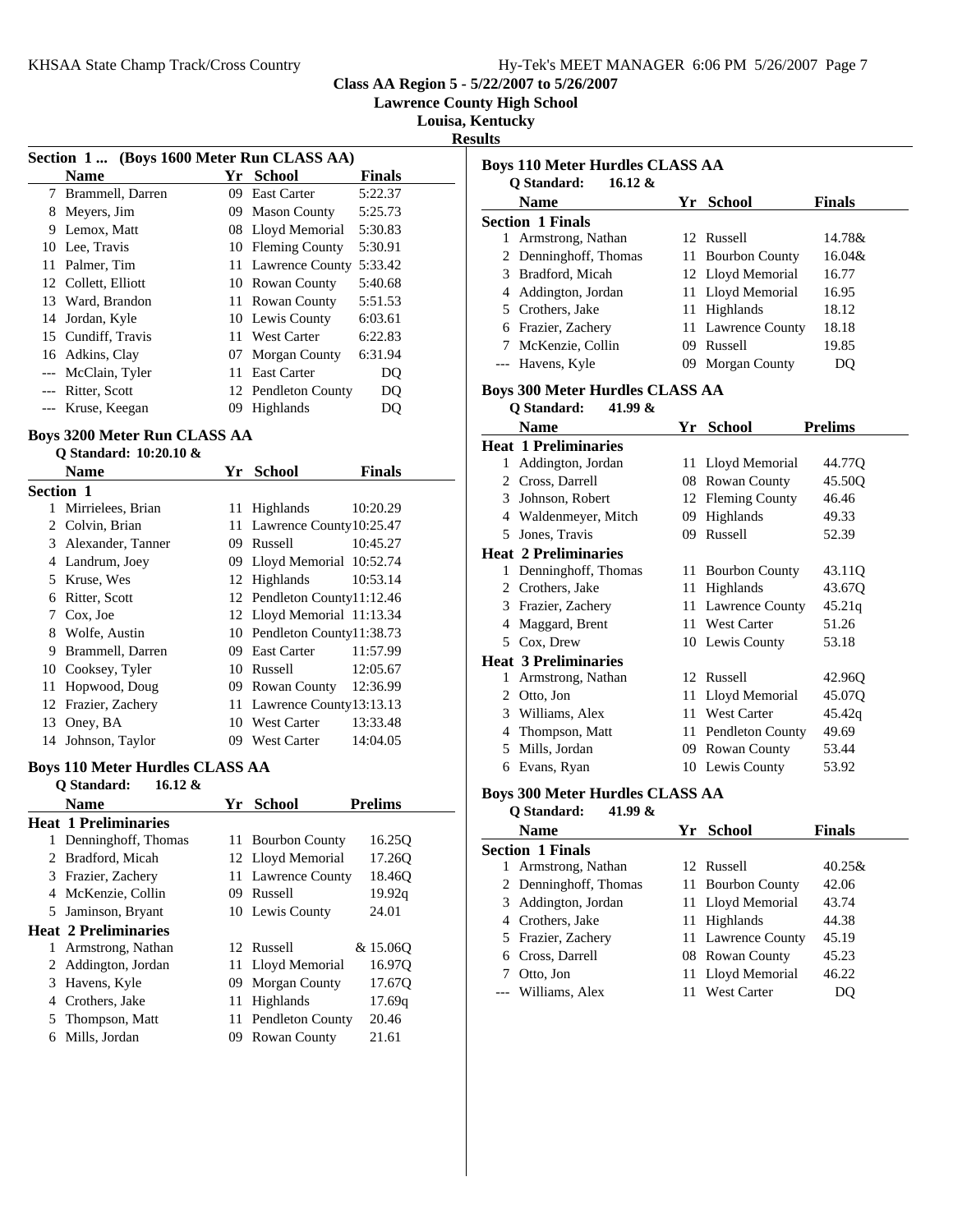**Lawrence County High School**

#### **Louisa, Kentucky**

**Results**

|   | <b>Boys 4x100 Meter Relay CLASS AA</b><br>Q Standard:<br>45.27 & |                       |                          |
|---|------------------------------------------------------------------|-----------------------|--------------------------|
|   | <b>Team</b>                                                      | <b>Relay</b>          | <b>Prelims</b>           |
|   | <b>Heat 1 Preliminaries</b>                                      |                       |                          |
|   | 1 Lawrence County                                                |                       | & 44.610                 |
|   | 1) Fitzpatrick, Mark 10                                          | 2) Cantrell, Tim 11   |                          |
|   | 3) Thomas, Richard 11                                            | 4) Butcher, Robert 12 |                          |
|   | 5) West, Mike 10                                                 | 6) Frazier, Morgan 10 |                          |
|   | 2 Lloyd Memorial                                                 |                       | & 44.91Q                 |
|   | 1) Herthel, Roger 10                                             |                       | 2) Johnson, Charles 12   |
|   | 3) Bradford, Micah 12                                            | 4) Craddock, Josh 11  |                          |
|   | 5) Kramer, Jacob 10                                              | 6) Lee, Nick 11       |                          |
|   | 7) Walker, Seydrick 10                                           | 8) Hall, JJ 12        |                          |
|   | 3 Bourbon County                                                 |                       | 45.54Q                   |
|   | 1) Denninghoff, Thomas 11                                        | 2) Massie, Jordan 11  |                          |
|   | 3) Barnes, Taylor 09                                             | 4) Purcell, Dustin 10 |                          |
|   | 5) Hendricks, Chris 10                                           |                       |                          |
|   |                                                                  | 6) Yaste, Lucas 10    |                          |
|   | 4 Newport                                                        |                       | 47.93q                   |
|   | 1) Kim, Daniel 10                                                | 2) Burgin, David 11   |                          |
|   | 3) Oden, Marsean 10                                              | 4) Schoo, Anthony 12  |                          |
|   | 5) Thomas, Andrew 10                                             |                       | 6) Housley, Branden 10   |
|   | 7) Carter, Branden 08                                            | 8) Wilson, Tommy 11   |                          |
|   | 5 Fleming County                                                 |                       | 50.71                    |
|   | 1) Cannon, Caleb 10                                              | 2) Caswell, Cody 10   |                          |
|   | 3) Johnson, Robert 12                                            | 4) Sloas, Morgan 12   |                          |
|   | 5) Radar, Jon 12                                                 | 6) Roberts, Jesse 12  |                          |
|   | 7) Story, Jordan 10                                              |                       | 8) Wallingford, Jacob 11 |
|   | 6 Greenup County                                                 |                       | 54.08                    |
|   | 1) Griffith, Justin 10                                           | 2) Riley, Erik 09     |                          |
|   | 3) Seiler, Benny 11                                              | 4) Taylor, Jason 10   |                          |
|   | 5) Coleman, Chance 09                                            | 6) Perkins, Matt 10   |                          |
|   | 7) Roberts, Blake 10                                             |                       |                          |
|   | <b>Heat 2 Preliminaries</b>                                      |                       |                          |
| 1 | <b>Mason County</b>                                              |                       | &45.12Q                  |
|   | 1) Crawford, Chase 12                                            | 2) Reed, Daniel 11    |                          |
|   | 3) Scott, Tyreese 12                                             | 4) Sparks, Brent 12   |                          |
|   | 5) Foley, Ryan 10                                                |                       |                          |
|   | 2 Highlands                                                      |                       | 46.11Q                   |
|   | 1) Hurtt, Zach 11                                                | 2) Kramer, Jordan 12  |                          |
|   | 3) Theiss, Jake 11                                               | 4) Scott, Caleb 12    |                          |
|   | 5) Cecil, Clay 11                                                | 6) Bathiany, Drew 11  |                          |
|   | 7) Oetjen, Eric 12                                               |                       | 8) Rosenhagen, Colin 09  |
| 3 | Morgan County                                                    |                       | 47.40Q                   |
|   | 1) Henderson, John Robert 12                                     | 2) Haney, Tyler 10    |                          |
|   | 3) Havens, Kyle 09                                               | 4) Ward, Brandon 08   |                          |
|   | 4 Pendleton County                                               |                       | 47.98q                   |
|   | 1) Turner, Cameron 09                                            |                       | 2) Gosney, Zachary 12    |
|   | 3) Owens, Aaron 10                                               | 4) Smith, Brad 12     |                          |
|   | 5) Gosney, Kyle 09                                               | 6) Beane, Jeremy 09   |                          |
|   | 5 Russell                                                        |                       | 48.11                    |
|   | 1) Bajorek, Michael 10                                           | 2) Lewis, Nick 12     |                          |
|   | 3) Virgin, Zack 11                                               |                       | 4) McKenzie, Collin 09   |
|   | 5) Jones, Travis 09                                              | 6) Gill, Scott 12     |                          |
|   | 7) Biederman, Ryan 09                                            |                       | 8) Armstrong, Nathan 12  |
|   |                                                                  |                       |                          |

| ults |                                       |                              |  |
|------|---------------------------------------|------------------------------|--|
|      | 6 Rowan County                        | 51.06                        |  |
|      | 1) Manning, Blake 10                  | 2) Cross, Darrell 08         |  |
|      | 3) Williamson, Stephen 07             | 4) Caskey, Crayton 09        |  |
|      | 5) Trent, Logan 12                    | 6) Mills, Jordan 09          |  |
|      | 7) Jennings, Jesse 08                 | 8) Meadows, Aaron 10         |  |
| ---  | <b>East Carter</b>                    | DQ                           |  |
|      | 1) Bondurant, Andrew 11               | 2) Burge, Van 12             |  |
|      | 3) Waggoner, Josh 12                  | 4) Wallace, Brandon 11       |  |
|      | 5) Green, Jeremy 11                   | 6) Allen, Aaron 10           |  |
|      |                                       |                              |  |
|      | Boys 4x100 Meter Relay CLASS AA       |                              |  |
|      | Q Standard:<br>45.27 $\&$             |                              |  |
|      | <b>Team</b>                           | <b>Relay</b><br>Finals       |  |
|      | <b>Section 1 Finals</b>               |                              |  |
| 1.   | <b>Mason County</b>                   | 44.93&                       |  |
|      | 1) Sparks, Brent 12                   | 2) Scott, Tyreese 12         |  |
|      | 3) Reed, Daniel 11                    | 4) Crawford, Chase 12        |  |
|      |                                       |                              |  |
|      | 5) Foley, Ryan 10<br>2 Bourbon County | 45.03&                       |  |
|      |                                       |                              |  |
|      | 1) Denninghoff, Thomas 11             | 2) Massie, Jordan 11         |  |
|      | 3) Barnes, Taylor 09                  | 4) Purcell, Dustin 10        |  |
|      | 5) Hendricks, Chris 10                | 6) Yaste, Lucas 10           |  |
|      | 3 Lawrence County                     | 45.06&                       |  |
|      | 1) Fitzpatrick, Mark 10               | 2) Cantrell, Tim 11          |  |
|      | 3) Thomas, Richard 11                 | 4) Butcher, Robert 12        |  |
|      | 5) West, Mike 10                      | 6) Frazier, Morgan 10        |  |
|      | 4 Highlands                           | 46.17                        |  |
|      | 1) Hurtt, Zach 11                     | 2) Kramer, Jordan 12         |  |
|      | 3) Theiss, Jake 11                    | 4) Scott, Caleb 12           |  |
|      | 5) Cecil, Clay 11                     | 6) Bathiany, Drew 11         |  |
|      | 7) Oetjen, Eric 12                    | 8) Rosenhagen, Colin 09      |  |
|      | 5 Morgan County                       | 46.93                        |  |
|      | 1) Ward, Brandon 08                   | 2) Haney, Tyler 10           |  |
|      | 3) Havens, Kyle 09                    | 4) Henderson, John Robert 12 |  |
|      | 6 Newport                             | 47.50                        |  |
|      | 1) Kim, Daniel 10                     | 2) Burgin, David 11          |  |
|      | 3) Schoo, Anthony 12                  | 4) Carter, Branden 08        |  |
|      | 5) Thomas, Andrew 10                  | 6) Housley, Branden 10       |  |
|      | 7) Oden, Marsean 10                   | 8) Wilson, Tommy 11          |  |
|      | 7 Pendleton County                    | 47.96                        |  |
|      | 1) Turner, Cameron 09                 | 2) Gosney, Zachary 12        |  |
|      | 3) Owens, Aaron 10                    | 4) Smith, Brad 12            |  |
|      | 5) Gosney, Kyle 09                    | 6) Beane, Jeremy 09          |  |
| ---  | Lloyd Memorial                        | DNF                          |  |
|      | 1) Herthel, Roger 10                  | 2) Johnson, Charles 12       |  |
|      | 3) Lee, Nick 11                       | 4) Craddock, Josh 11         |  |
|      | 5) Kramer, Jacob 10                   | 6) Bradford, Micah 12        |  |
|      | 7) Walker, Seydrick 10                | 8) Hall, JJ 12               |  |
|      |                                       |                              |  |
|      |                                       |                              |  |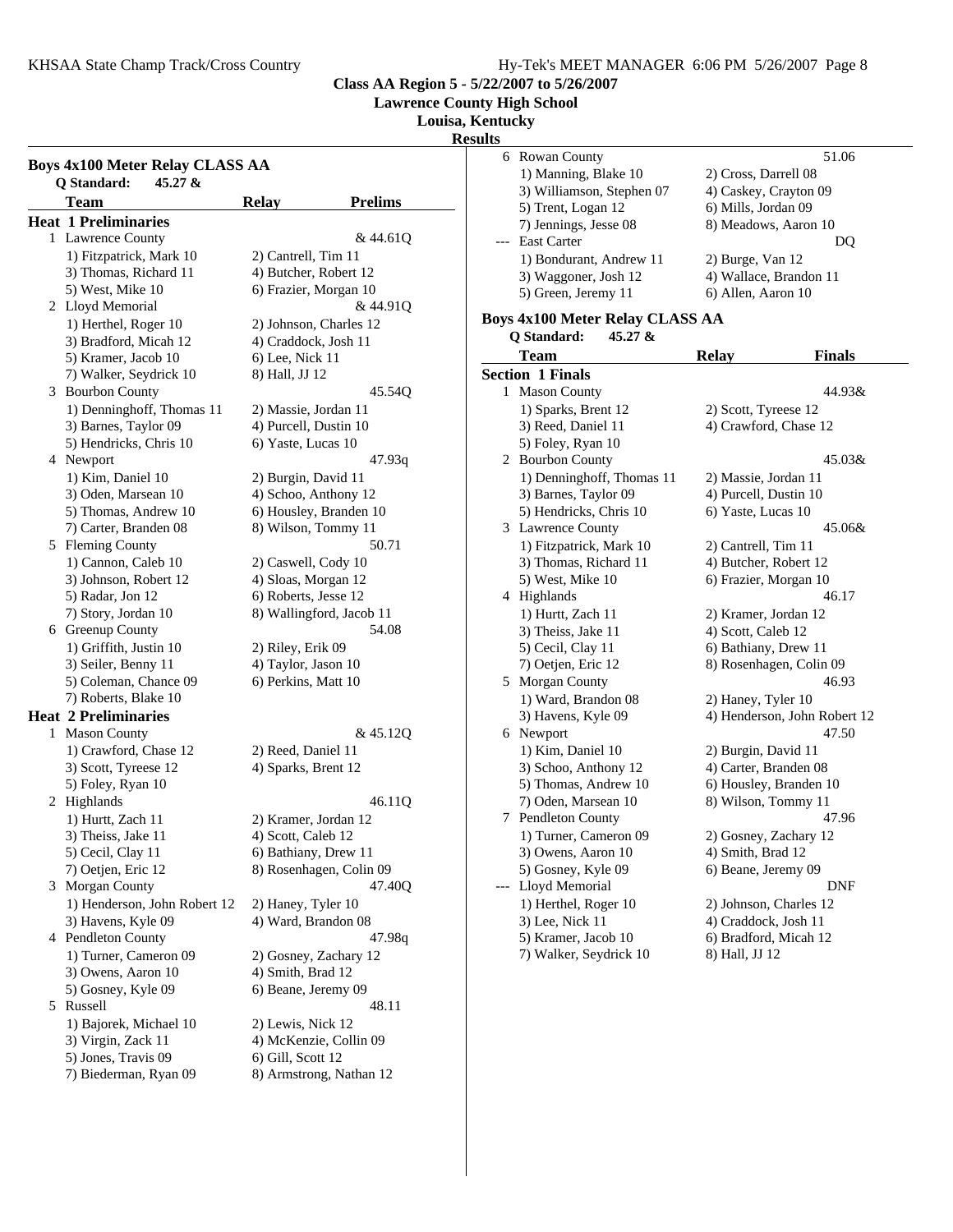KHSAA State Champ Track/Cross Country The Manuscript Hy-Tek's MEET MANAGER 6:06 PM 5/26/2007 Page 9

**Class AA Region 5 - 5/22/2007 to 5/26/2007**

**Lawrence County High School**

**Louisa, Kentucky**

**Results**

### **Boys 4x200 Meter Relay CLASS AA Q Standard: 1:34.23 &** Team Relay **Prelims Heat 1 Preliminaries** 1 Mason County 1:34.77Q 1) Crawford, Chase 12 2) Reed, Daniel 11 3) Scott, Tyreese 12 4) Sparks, Brent 12 5) Foley, Ryan 10 2 1:37.55Q Highlands 1) Kramer, Jordan 12 2) Malone, Spencer 11 3) Cecil, Clay 11 4) Scott, Caleb 12 5) Theiss, Jake 11 6) Hurtt, Zach 11 7) Head, Spencer 12 8) Oetjen, Eric 12 3 Pendleton County 1:38.55Q 1) Turner, Cameron 09 2) Gosney, Zachary 12  $3)$  Owens, Aaron  $10$   $4)$  Smith, Brad  $12$ 5) Gosney, Kyle 09 6) French, Richard 09 4 Morgan County 1:40.56q 1) Havens, Brandon 08 2) Havens, Kyle 09 3) Henderson, John Robert 12 4) Ward, Brandon 08 5) Haney, Tyler 10 5 1:41.28 Newport 1) Carter, Branden 08 2) McDay, Quinn 08 3) Kim, Daniel 10 4) Burgin, David 11 5) Housley, Branden 10 6) Schoo, Anthony 12 7) Thomas, Andrew 10 8) Oden, Marsean 10 5 1:41.28 Russell 1) Lewis, Nick 12 2) McKenzie, Collin 09 3) Jones, Travis 09 4) Grimes, Steven 12 5) Bajorek, Michael 10 6) Virgin, Zack 11 7) Armstrong, Nathan 12 8) Gill, Scott 12 7 1:51.59 East Carter 1) Waggoner, Josh 12 2) Wallace, Brandon 11 3) Burge, Van 12 4) Allen, Aaron 10 5) Bondurant, Andrew 11 6) Green, Jeremy 11 **Heat 2 Preliminaries** 1 Lloyd Memorial  $\&$  1:32.90Q 1) Herthel, Roger 10 2) Craddock, Josh 11 3) Kramer, Jacob 10 4) Hall, JJ 12 5) Johnson, Charles 12 6) Lee, Nick 11 7) Bradford, Micah 12 8) Walker, Seydrick 10 2 Lawrence County  $\&$  1:33.370 1) Fitzpatrick, Mark 10 2) Cantrell, Tim 11 3) Thomas, Richard 11 4) Butcher, Robert 12 5) West, Mike 10 6) Marcum, Matt 09 7) Frazier, Morgan 10 3 1:38.47Q Bourbon County 1) Blevins, Steven 10 2) Yaste, Lucas 10 3) Barnes, Taylor 09 4) Massie, Jordan 11

5) Hendricks, Chris 10 6) Pak-Kin, Lee 11

| 4 | <b>Rowan County</b>      | 1:40.75q                  |
|---|--------------------------|---------------------------|
|   | 1) Manning, Blake 10     | 2) Cross, Darrell 08      |
|   | 3) Caskey, Crayton 09    | 4) Trent, Logan 12        |
|   | 5) Mills, Jordan 09      | 6) Williamson, Stephen 07 |
|   | 7) Jennings, Jesse 08    | 8) Meadows, Aaron 10      |
|   | 5 Fleming County         | 1:44.77                   |
|   | 1) Cannon, Caleb 10      | 2) Caswell, Cody 10       |
|   | 3) Johnson, Robert 12    | 4) Roberts, Jesse 12      |
|   | 5) Sloas, Morgan 12      | 6) Story, Jordan 10       |
|   | 7) Wallingford, Jacob 11 | 8) Radar, Jon 12          |
| 6 | Greenup County           | 1:49.10                   |
|   | 1) Griffith, Justin 10   | 2) Riley, Erik 09         |
|   | 3) Seiler, Benny 11      | 4) Taylor, Jason 10       |
|   | 5) Coleman, Chance 09    | 6) Perkins, Matt 10       |
|   | 7) Roberts, Blake 10     |                           |
|   | 7 West Carter            | 1:51.26                   |
|   | 1) Hale, Corey 11        | 2) Nolan, Nick 09         |
|   | 3) Oney, BA 10           | 4) Meranda, Kyle 11       |
|   | 5) Cundiff, Travis 11    |                           |

#### **Boys 4x200 Meter Relay CLASS AA Q Standard: 1:34.23 &**

|   | Team                    | <b>Relay</b>           | <b>Finals</b>                |
|---|-------------------------|------------------------|------------------------------|
|   | <b>Section 1 Finals</b> |                        |                              |
|   | 1 Lloyd Memorial        |                        | 1:31.23&                     |
|   | 1) Herthel, Roger 10    | 2) Craddock, Josh 11   |                              |
|   | 3) Kramer, Jacob 10     | 4) Hall, JJ 12         |                              |
|   | 5) Johnson, Charles 12  | 6) Lee, Nick 11        |                              |
|   | 7) Bradford, Micah 12   | 8) Walker, Seydrick 10 |                              |
|   | 2 Lawrence County       |                        | $1:33.37\&$                  |
|   | 1) Fitzpatrick, Mark 10 | 2) Cantrell, Tim 11    |                              |
|   | 3) Thomas, Richard 11   | 4) Butcher, Robert 12  |                              |
|   | 5) West, Mike 10        | 6) Marcum, Matt 09     |                              |
|   | 7) Frazier, Morgan 10   |                        |                              |
|   | 3 Mason County          |                        | 1:34.33                      |
|   | 1) Sparks, Brent 12     | 2) Scott, Tyreese 12   |                              |
|   | 3) Crawford, Chase 12   | 4) Foley, Ryan 10      |                              |
|   | 5) Reed, Daniel 11      |                        |                              |
|   | 4 Highlands             |                        | 1:34.55                      |
|   | 1) Kramer, Jordan 12    | 2) Cecil, Clay 11      |                              |
|   | 3) Scott, Caleb 12      | 4) Theiss, Jake 11     |                              |
|   | 5) Malone, Spencer 11   | 6) Hurtt, Zach 11      |                              |
|   | 7) Head, Spencer 12     | 8) Oetjen, Eric 12     |                              |
|   | 5 Pendleton County      |                        | 1:38.24                      |
|   | 1) Turner, Cameron 09   | 2) Gosney, Zachary 12  |                              |
|   | 3) Owens, Aaron 10      | 4) Smith, Brad 12      |                              |
|   | 5) Gosney, Kyle 09      | 6) French, Richard 09  |                              |
|   | 6 Bourbon County        |                        | 1:39.12                      |
|   | 1) Hendricks, Chris 10  | 2) Yaste, Lucas 10     |                              |
|   | 3) Barnes, Taylor 09    | 4) Massie, Jordan 11   |                              |
|   | 5) Blevins, Steven 10   | 6) Pak-Kin, Lee 11     |                              |
| 7 | <b>Morgan County</b>    |                        | 1:40.26                      |
|   | 1) Havens, Kyle 09      | 2) Haney, Tyler 10     |                              |
|   | 3) Havens, Brandon 08   |                        | 4) Henderson, John Robert 12 |
|   | 5) Ward, Brandon 08     |                        |                              |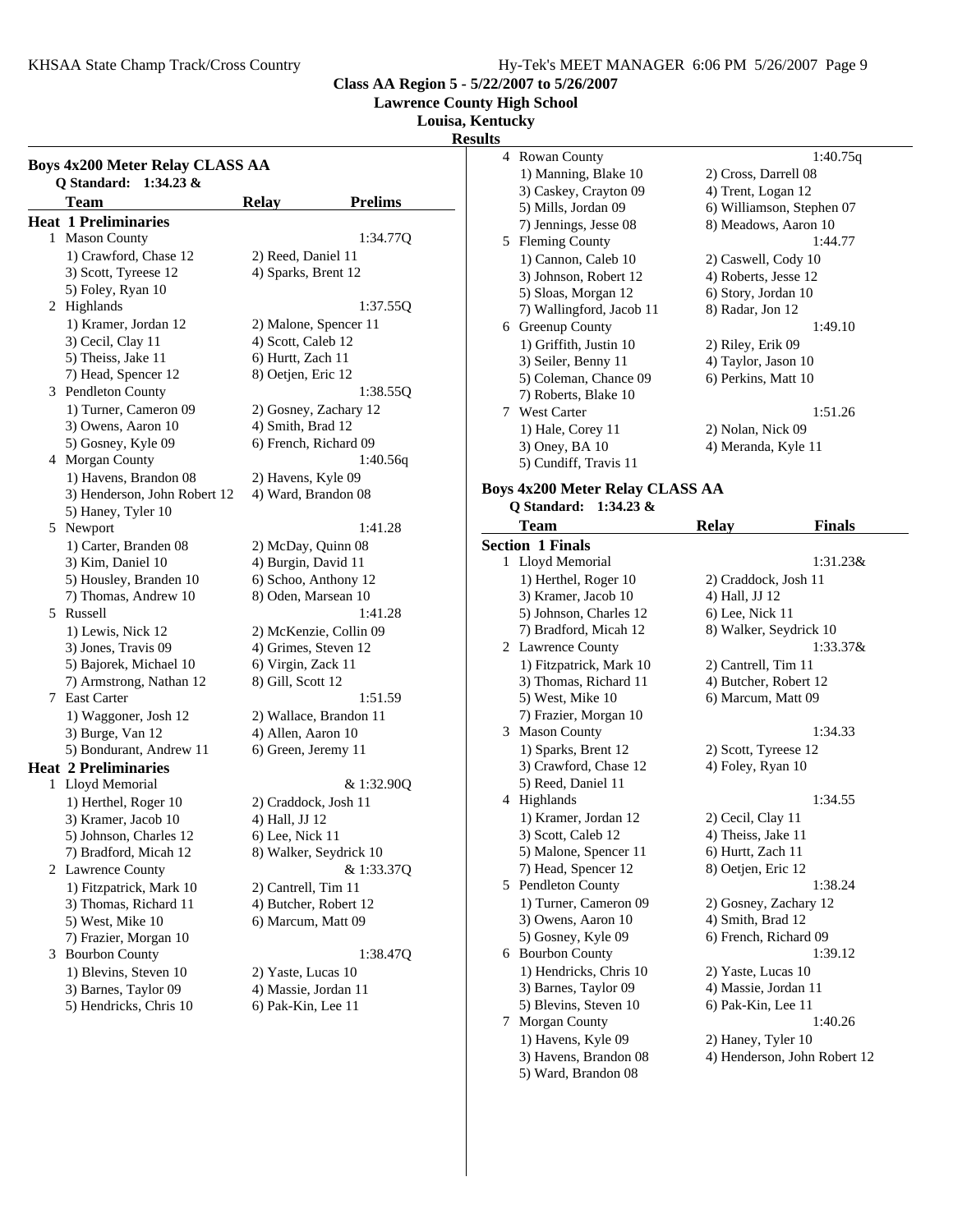**Lawrence County High School**

**Louisa, Kentucky**

**Results**

|   | <b>Team</b>                            | Section 1 Finals  (Boys 4x200 Meter Relay CLASS AA)<br><b>Relay</b><br><b>Finals</b> |
|---|----------------------------------------|--------------------------------------------------------------------------------------|
|   | Rowan County                           | DQ                                                                                   |
|   | 1) Caskey, Crayton 09                  | 2) Manning, Blake 10                                                                 |
|   | 3) Williamson, Stephen 07              | 4) Cross, Darrell 08                                                                 |
|   | 5) Mills, Jordan 09                    | 6) Trent, Logan 12                                                                   |
|   | 7) Jennings, Jesse 08                  | 8) Meadows, Aaron 10                                                                 |
|   | <b>Boys 4x400 Meter Relay CLASS AA</b> |                                                                                      |
|   | Q Standard:<br>$3:34.95 \&$            |                                                                                      |
|   | Team                                   | <b>Relay</b><br><b>Prelims</b>                                                       |
|   | <b>Heat 1 Preliminaries</b>            |                                                                                      |
| 1 | <b>Lawrence County</b>                 | 3:38.62Q                                                                             |
|   | 1) Fitzpatrick, Mark 10                | 2) Butcher, Robert 12                                                                |
|   | 3) Thomas, Richard 11                  | 4) Cantrell, Tim 11                                                                  |
|   | 5) Copley, Caleb 12                    | 6) West, Mike 10                                                                     |
|   | 7) Robinette, Derrick 12               | 8) Marcum, Matt 09                                                                   |
|   | 2 Lloyd Memorial                       | 3:40.52Q                                                                             |
|   | 1) Herthel, Roger 10                   | 2) Kramer, Jacob 10                                                                  |
|   | 3) Lee, Nick 11                        | 4) Nieporte, Cole 11                                                                 |
|   | 5) Landrum, Joey 09                    | 6) Addington, Jordan 11                                                              |
|   | 7) Walker, Patrick 09                  | 8) Hall, JJ 12                                                                       |
|   | 3 Fleming County                       | 3:45.69Q                                                                             |
|   | 1) Ellison, Bailey 12                  | 2) Johnson, Robert 12                                                                |
|   | 3) Roberts, Jesse 12                   | 4) Sloas, Morgan 12                                                                  |
|   | 5) Whaley, Luke 11                     | 6) Wallingford, Jacob 11                                                             |
|   | 7) Landreth, Nathan 10                 | 8) Caswell, Cody 10                                                                  |
|   | 4 East Carter                          | 4:41.44                                                                              |
|   | 1) Steele, Daniel 11                   | 2) Green, Jeremy 11                                                                  |
|   | 3) Robinson, Randy 11                  | 4) McClain, Tyler 11                                                                 |
|   | 5) Stafford, Johnnie 10                | 6) Branham, Billy 11                                                                 |
|   | 7) Allen, Aaron 10                     |                                                                                      |
|   | 5 Bourbon County                       | 4:42.13                                                                              |
|   | 1) Denninghoff, Thomas 11              | 2) Yaste, Lucas 10                                                                   |
|   | 3) Massie, Jordan 11                   | 4) Barnes, Taylor 09                                                                 |
|   | 5) Hendricks, Chris 10                 | 6) Blevins, Steven 10                                                                |
|   | <b>Heat 2 Preliminaries</b>            |                                                                                      |
| 1 | Highlands                              | 3:39.42Q                                                                             |
|   | 1) Oetjen, Eric 12                     | 2) Head, Spencer 12                                                                  |
|   | 3) Malone, Spencer 11                  | 4) Scott, Caleb 12                                                                   |
|   | 5) Mirrielees, Brian 11                | 6) Cecil, Clay 11                                                                    |
|   | 7) Menninger, Eric 12                  | 8) Rosenhagen, Colin 09                                                              |
| 2 | Russell                                | 3:41.08Q                                                                             |
|   | 1) Bajorek, Michael 10                 | 2) Grimes, Steven 12                                                                 |
|   | 3) Smith, Corey 11                     | 4) Armstrong, Nathan 12                                                              |
|   | 5) Virgin, Zack 11                     | 6) Couchot, Carter 09                                                                |
|   | 7) Gill, Scott 12                      | 8) McKenzie, Collin 09                                                               |
|   | 3 Pendleton County                     | 3:48.22Q                                                                             |
|   | 1) Turner, Cameron 09                  | 2) Hatfield, Corey 11                                                                |
|   | 3) Gosney, Kyle 09                     | 4) Ritter, Scott 12                                                                  |
|   | 5) Gosney, Zachary 12                  | 6) Owens, Aaron 10                                                                   |
|   |                                        |                                                                                      |

| ults |                                                 |                                                  |  |
|------|-------------------------------------------------|--------------------------------------------------|--|
| 4    | Rowan County                                    | 3:52.14q                                         |  |
|      | 1) Trent, Logan 12                              | 2) Manning, Blake 10                             |  |
|      | 3) Cross, Darrell 08                            | 4) Fouch, Patrick 10                             |  |
|      | 5) Caskey, Crayton 09                           | 6) Williamson, Stephen 07                        |  |
|      | 7) Collett, Elliott 10                          | 8) Ward, Brandon 11                              |  |
|      | 5 West Carter                                   | 4:01.03q                                         |  |
|      | 1) Williams, Alex 11                            | 2) Meranda, Kyle 11                              |  |
|      | 3) Minor, James 10                              | 4) Maggard, Brent 11                             |  |
|      | 5) Cundiff, Travis 11                           | 6) Hale, Corey 11                                |  |
|      | 6 Lewis County                                  | 4:34.12                                          |  |
|      | 1) Clark, Nathan 11                             | 2) Carver, Kyle 09                               |  |
|      | 3) Jordan, Kyle 10                              | 4) Halverson, Colton 12                          |  |
|      | 5) Cooper, Ammon 10                             | $6)$ Cox, Drew 10                                |  |
|      | 7) Kamer, Ethan 10                              | 8) Evans, Ryan 10                                |  |
|      | 7 Greenup County                                | 4:43.19                                          |  |
|      | 1) Roberts, Blake 10                            | 2) Riley, Erik 09                                |  |
|      | 3) Rowe, Trevor 08                              | 4) West, Tony 09                                 |  |
|      | 5) Griffith, Justin 10                          | 6) Seiler, Benny 11                              |  |
|      | 7) Taylor, Jason 10                             |                                                  |  |
|      | <b>Boys 4x400 Meter Relay CLASS AA</b>          |                                                  |  |
|      | O Standard:<br>$3:34.95 \&$                     |                                                  |  |
|      | Team                                            | <b>Relay</b><br>Finals                           |  |
|      | <b>Section 1 Finals</b>                         |                                                  |  |
|      | 1 Highlands                                     | 3:31.12&                                         |  |
|      | 1) Oetjen, Eric 12                              | 2) Malone, Spencer 11                            |  |
|      | 3) Scott, Caleb 12                              | 4) Menninger, Eric 12                            |  |
|      | 5) Mirrielees, Brian 11                         | 6) Cecil, Clay 11                                |  |
|      | 7) Head, Spencer 12                             | 8) Rosenhagen, Colin 09                          |  |
|      | 2 Fleming County                                | 3:31.58&                                         |  |
|      | 1) Johnson, Robert 12                           | 2) Sloas, Morgan 12                              |  |
|      | 3) Ellison, Bailey 12                           | 4) Roberts, Jesse 12                             |  |
|      | 5) Whaley, Luke 11                              | 6) Wallingford, Jacob 11                         |  |
|      | 7) Landreth, Nathan 10                          | 8) Caswell, Cody 10                              |  |
|      | 3 Lawrence County                               | 3:34.72&                                         |  |
|      | 1) Fitzpatrick, Mark 10                         | 2) Thomas, Richard 11                            |  |
|      | 3) Cantrell, Tim 11                             | 4) West, Mike 10                                 |  |
|      | 5) Copley, Caleb 12                             | 6) Butcher, Robert 12                            |  |
|      | 7) Robinette, Derrick 12                        | 8) Marcum, Matt 09                               |  |
|      | 4 Lloyd Memorial                                | 3:34.73&                                         |  |
|      | 1) Herthel, Roger 10                            | 2) Kramer, Jacob 10                              |  |
|      | 3) Lee, Nick 11                                 | 4) Nieporte, Cole 11                             |  |
|      | 5) Landrum, Joey 09                             | 6) Addington, Jordan 11                          |  |
|      | 7) Walker, Patrick 09                           | 8) Hall, JJ 12                                   |  |
|      | 5 Russell                                       | 3:40.34                                          |  |
|      | 1) Armstrong, Nathan 12                         | 2) Smith, Corey 11                               |  |
|      | 3) Grimes, Steven 12                            | 4) Bajorek, Michael 10                           |  |
|      | 5) Virgin, Zack 11                              | 6) Couchot, Carter 09                            |  |
|      | 7) Gill, Scott 12                               | 8) McKenzie, Collin 09                           |  |
|      | 6 Rowan County                                  | 3:44.74                                          |  |
|      | 1) Trent, Logan 12                              | 2) Manning, Blake 10                             |  |
|      | 3) Cross, Darrell 08                            | 4) Fouch, Patrick 10                             |  |
|      |                                                 |                                                  |  |
|      | 5) Caskey, Crayton 09<br>7) Collett, Elliott 10 | 6) Williamson, Stephen 07<br>8) Ward, Brandon 11 |  |